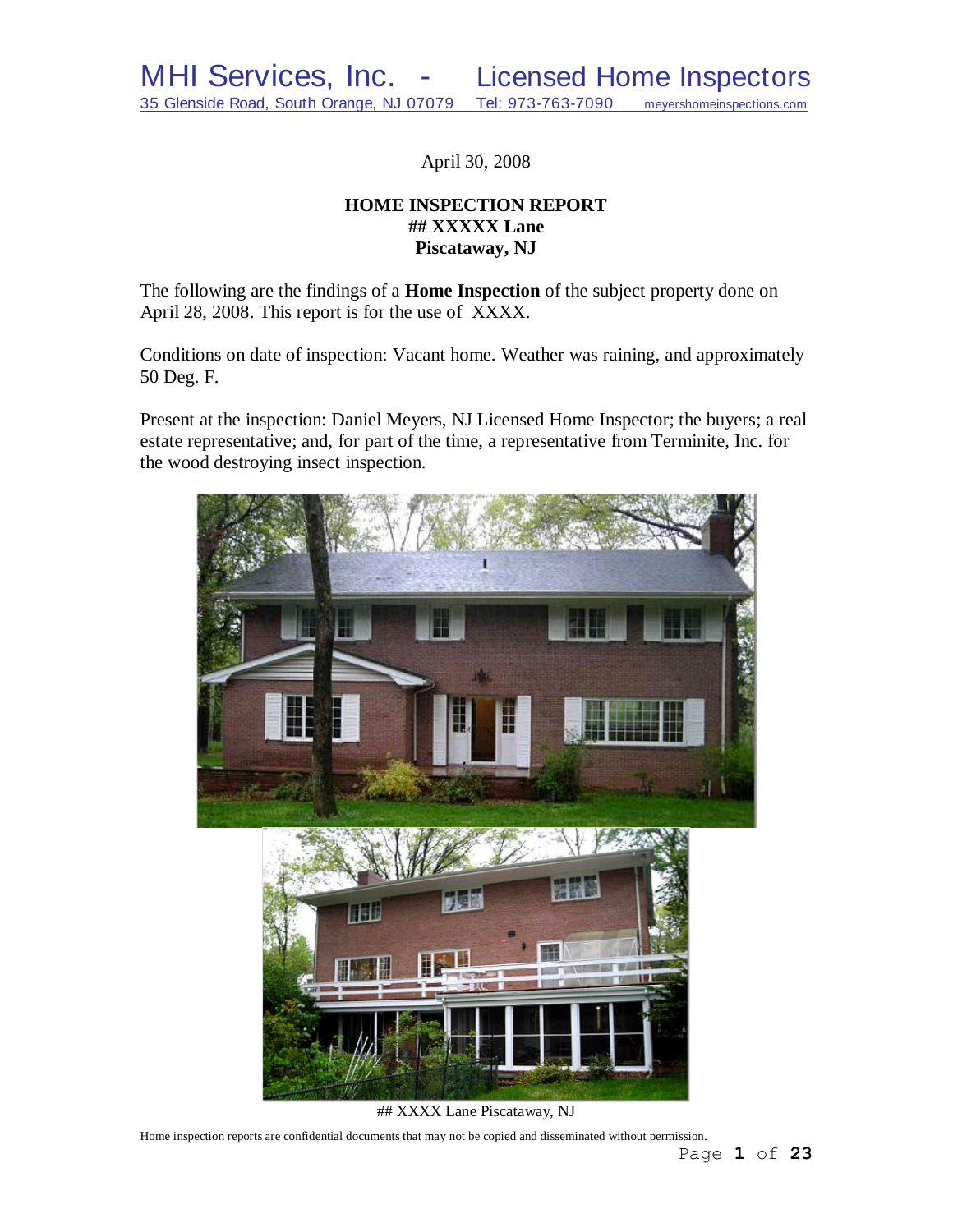Description of Property Brick on wood frame, one family, two story home. The first floor has an entry hall, living room, dining room, den, kitchen and half bathroom. The second floor has four bedrooms and three full bathrooms. There is a partly finished basement, with an office area, basic full bathroom, kitchenette, as well as unfinished utility and storage areas. There is an elevated deck off the first floor, with an enclosed patio beneath part of the deck. There is a detached three-car garage.

*Advisory Note Regarding Construction and Renovation Permits This home appears to have had reconstruction and renovation work done after it was originally constructed. The renovations may, or may not have, been performed in accordance with local municipal requirements. We do not review relevant building plans or permits or approvals as part of a home inspection, and therefore this home inspection should not be taken as an endorsement or certification of renovation or re-construction work that may have been done on this home.*

# Exterior Facades

Type: Brick masonry at all exposures.

Condition:

- o Most sections of brick façade appeared to be functional.
- o **Brick on the front of the front porch area is cracked from settlement (see Description and Condition of Entrances and Basement sections).**

Trim, Type: Wood.

Condition:

o **Termite damage is present to lower sections of wood window frames on the left side.**



Termite damaged trim

**Recommendations:**

- **See Description and Condition of Entrances section.**
- **See separate wood destroying insects report from Terminite, Inc.**
- **Have damaged sections of wood trim replaced.** $\bullet$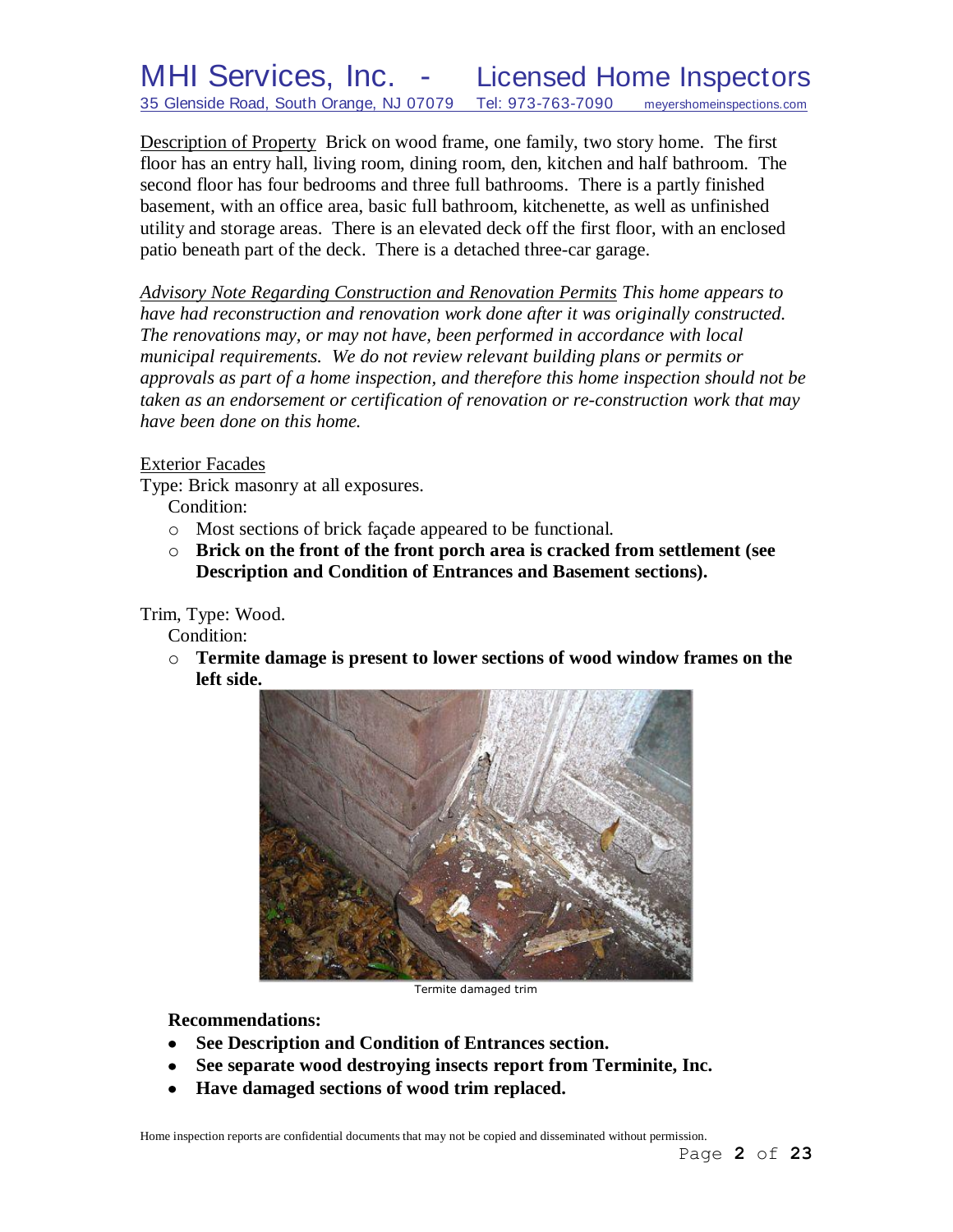# Windows

Type: Older wood frame, casement type and fixed panel units throughout the home. Most windows are not double glazed, but have thin storm windows clipped to the interior. Most windows have older style metal rollup screens.

A representative number of windows were tested. All windows were visually examined.

Condition:

- o **Most windows have significant wear.**
- o **Many windows appear to have been painted shut. Paint on the exterior is clogged and dried between windows and window frames.**
- o **Windows that are not painted shut are stiff and/or difficult to operate.**
- o **A number of window panes are cracked, particularly at the back of the home.**



Window with cracked glass, also painted shut

o **Some rollup screens are rusty and dirty.**

**Recommendations:**

- **Have all cracked windows replaced.**
- **Have paint carefully removed from between windows and window frames to free them.**
- **To the extent possible, have windows repaired, maintained and/or cleaned for better condition and operation.**
- **As an alternative, consider having windows replaced with new, double glazed units.**

# Exterior Doors

Front: Wood, in functional condition.

Rear: Wood and glass (to the deck) in functional condition.

Basement: Two sliding glass doors. **These doors are older, and very stiff.**

## **Recommendations:**

**Have sliding glass doors adjusted and maintained for better operation, or**   $\bullet$ **replaced.**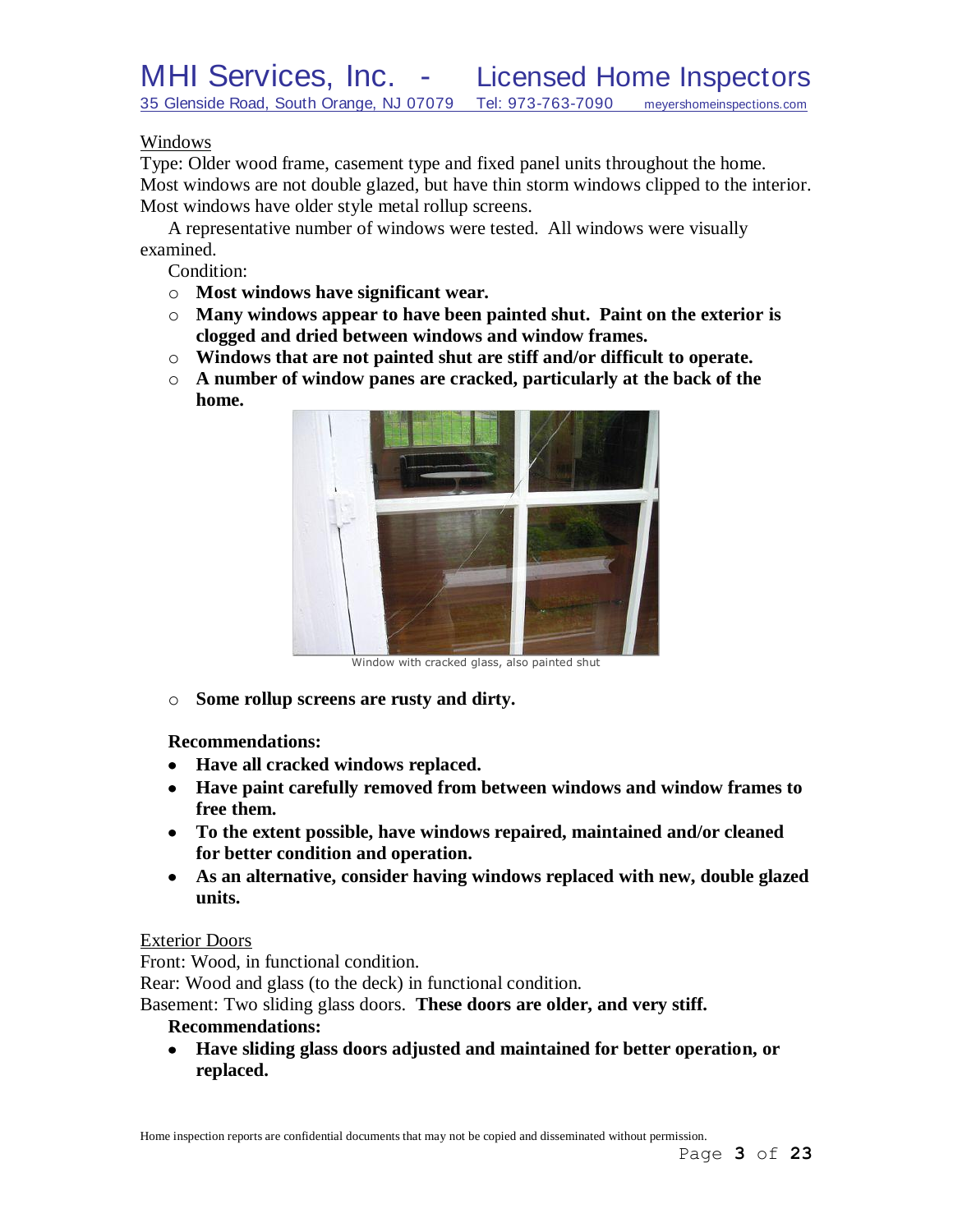Interior Doors Wood, in functional condition.

# Foundation Walls & Structural Supports

This home is built mostly over a full basement with a raised concrete block masonry foundation. There is a separate basement area beneath the front entry landing. The lot is sloped, and the basement has a walkout area at the rear, and the foundation is mostly below soil grade level at the front.

Foundation Wall Condition:

- o Foundation walls in the main part of the basement are functional where visible.
- o **Water penetration into the foundation and the area under the front entry landing is taking place and is a condition that can eventually cause structural damage to the masonry foundation. Much of the water penetration appears to be a result of leakage through the concrete masonry front entry landing, which is exposed to the weather. Water entry through masonry entry landings above interior basement areas is difficult to eliminate, and is a common problem for this type of construction. Leaks through the concrete landing area are a result of cracks in the concrete, and small gaps and cracks at joints where the landing slab meets the perimeter walls.**



Water Entry & Damage to the Masonry Foundation at Front and also Crack and Water Entry thru Ceiling

*Limitation of our Ability to Inspect: Significant parts of the masonry foundation walls and concrete slab were covered with finish materials or access to directly inspect was blocked by furnishings, and this limits our ability to fully evaluate these components. Hidden defects may be present behind finish materials or below ground.*

Intermediate structural supports: Concrete filled steel tubular columns.

Condition:

o Functional condition where visible.

Floor Framing: Dimensional lumber floor joists, resting on the foundation walls and on multiple built up wood main beams.

Condition:

o Flooring throughout the home was adequately level and stiff on the date of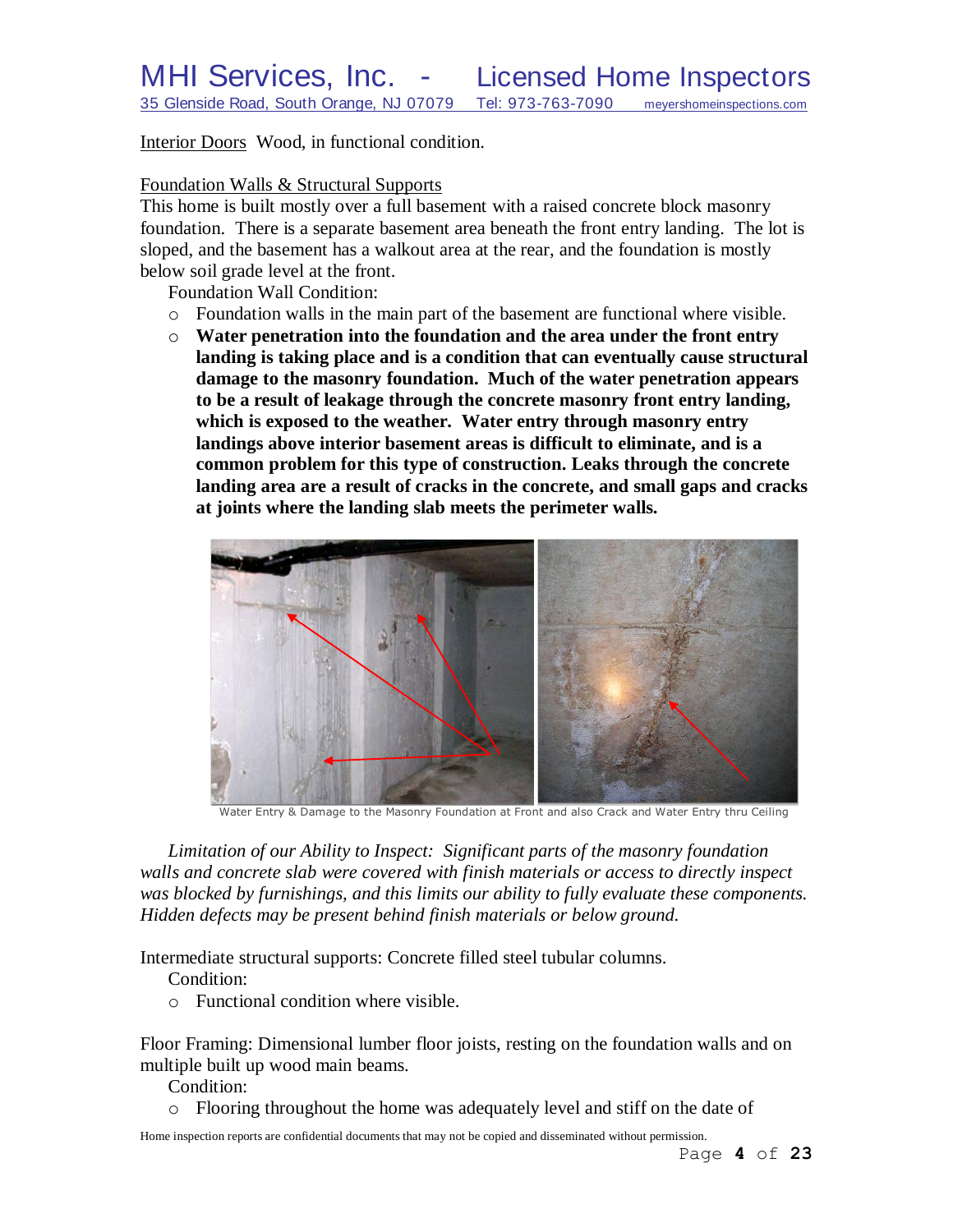inspection.

Wall Framing: Dimensional lumber, with wood or wood product sheathing on the exterior and plaster or drywall on the interior.

Condition:

o Walls throughout the home are functionally adequate where visible.

Roof framing: Dimensional lumber for a pitched roof.

Roof Sheathing: Plywood.

Condition:

o Visible portions of roof framing and sheathing were functionally adequate on the date of inspection.

*Note: Finish materials in the home prevented access to directly inspect the foundation walls and structural supports, and our findings are limited by this*.

### **Recommendations:**

- **Further evaluation of the front entry landing slab to determine what measures are needed to effectively seal this area to prevent water penetration.**
- **See Roof Drainage section and Soil Grading & Drainage section – make sure water around the home is well controlled, with no accumulation near the base of the home. This can help reduce the possibility of foundation settlement in the future.**
- **See the separate wood destroying insect report from Terminite, Inc. for more information relating to the wood framing of this home. If evidence of wood destroying insect infestation is found, then be aware that further evaluation would be required to assure that hidden damage to structural members is not present.**

Wood Destroying Insects We do not inspect for wood destroying insect infestation, however as a convenience and as a matter of expedience, an inspection for the presence of wood destroying insects has been ordered by us for this property. The official results of this wood destroying insect inspection will be sent to you under separate cover by the provider of this service, Terminite, Inc, Tel: 908-353-6938.

### **Recommendations:**

**Carefully read the separate wood destroying insect report from Terminite, Inc. and be guided by the recommendations therein.**

### Landscaping

Conditions:

- o **Several large trees overhang or are very close to or in contact with the home. This is conducive to wood destroying insect entry, and could cause damage to the home.**
- o **Some shrubs and plants are also very close to or in contact with the home.**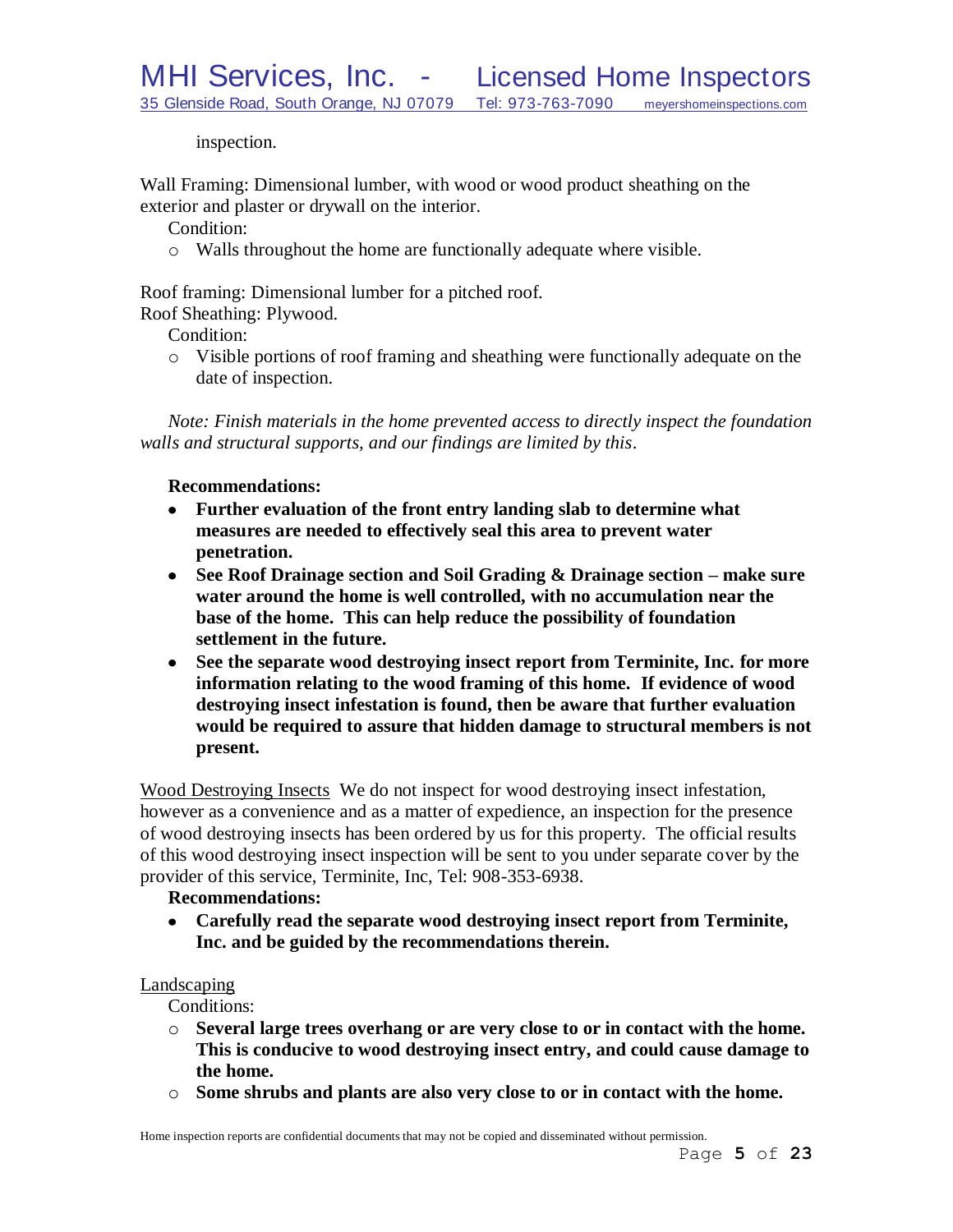- o **A brick retaining wall along the left side path has a significant degree of tilt, and has essentially failed. The lack of drainage through this solid brick wall likely contributed to failure.**
- o **There is a wasps nest under the right rear corner of the deck.**

**Recommendations:**

- **Have trees shrubs and plants trimmed back or removed as necessary so they are no longer in contact with or overhanging the home.**
- **Have a qualified mason or landscaper rebuild the retaining wall on the left, this time ensuring adequate drainage is present through the wall.**
- **Have the wasps nest removed by a pest control specialist.**

Exterior Soil Grading and Drainage

Soil Clearance to Wood Elements of the Home: Front: Adequate. Back: Adequate. Left: Adequate. Right: Adequate.

Drainage Conditions:

**The lot is sloped from the front to the rear. Water entry is more likely at the front of the home, and water entry appears to be occurring in front of the front entry area, into the basement area below the front entry. This is due in part to water draining off the front entry, and not being diverted away from the base of the home in the front.**



Front entry area is sloped to drain water to front, where it accumulates The area beneath this entry is a full height crawlspace

*If present, inadequate soil clearance to wood frame structure or adverse soil grading can result in damage to the wood frame structure and masonry foundation due to chronic wet conditions.*

#### **Recommendations:**

**Have water diversion methods such as drainage pipe installed along the front entry area to divert water away from the front of the home.**

Roof Drainage System Roof drainage is by metal gutters and leaders (downspouts) attached to the roof and siding. Some downspouts discharge above ground, and some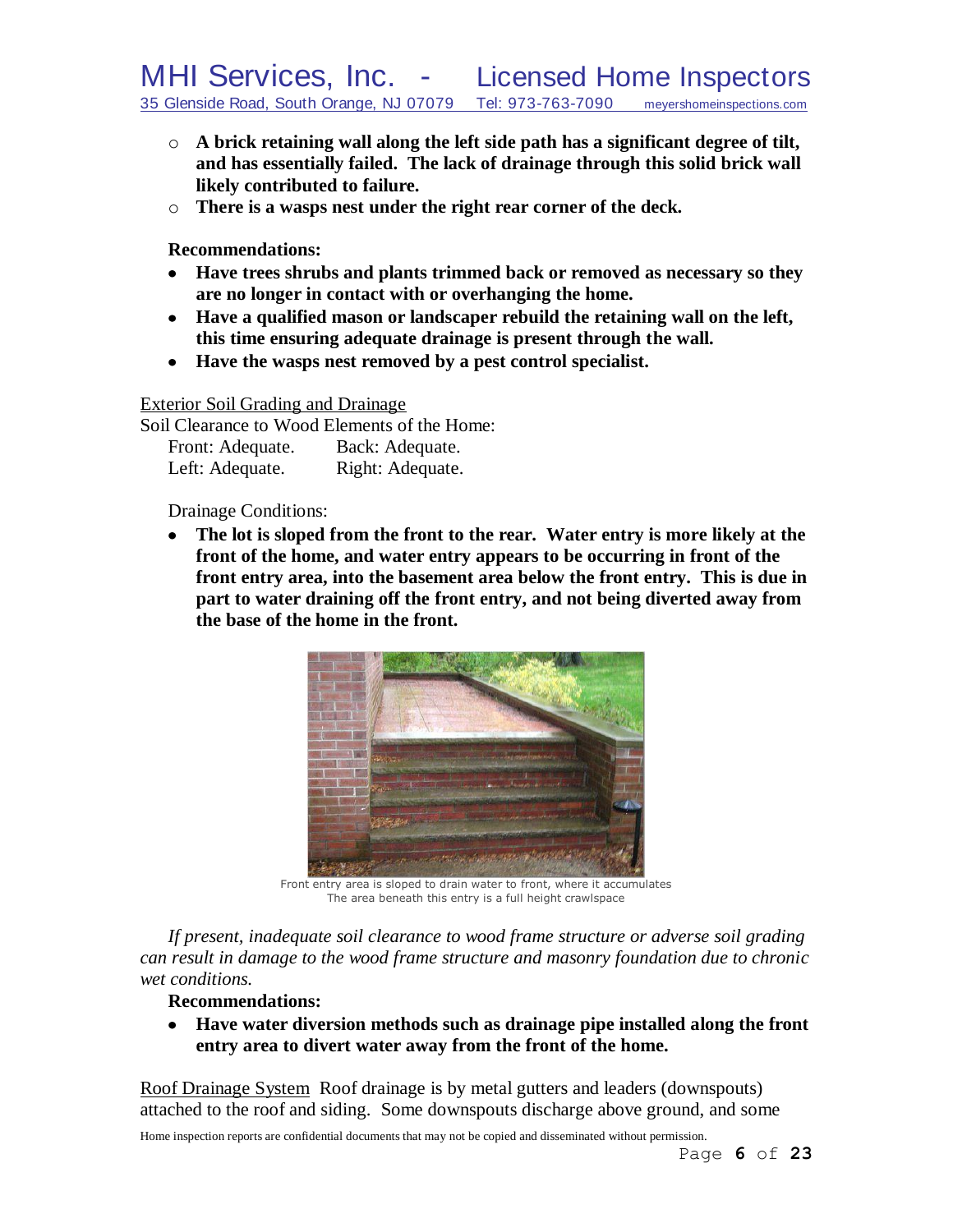discharge into older underground rolled tarpaper pipe.

Conditions:

o **Most underground drain pipe is older tarpaper pipe, which can crush or clog underground. Several of these underground pipes appeared to be clogged with leaves and debris.**



Older tarpaper underground pipe

o **A section of downspout running through the enclosed patio has come off, and water is discharging inside the patio area.**



Disconnected downspout discharging into patio area

o **A number of sections of roof gutters appear to be clogged.**

*Inadequate or defective roof drainage systems, if present, can lead to water entry into the basement, foundation damage and/or roof leakage.*

# **Recommendations:**

- **Observe all underground pipe connections during heavy rains to determine whether they are clogged or free flowing.**
- **If possible, have any clogged pipe cleared, however this type of pipe tends to clog and crush underground, and has a limited lifetime. Pipe replacement or diversion of water above ground may be necessary.**
- **Direct all above ground downspout discharge points as far away and downhill from the base of the home as is practical.**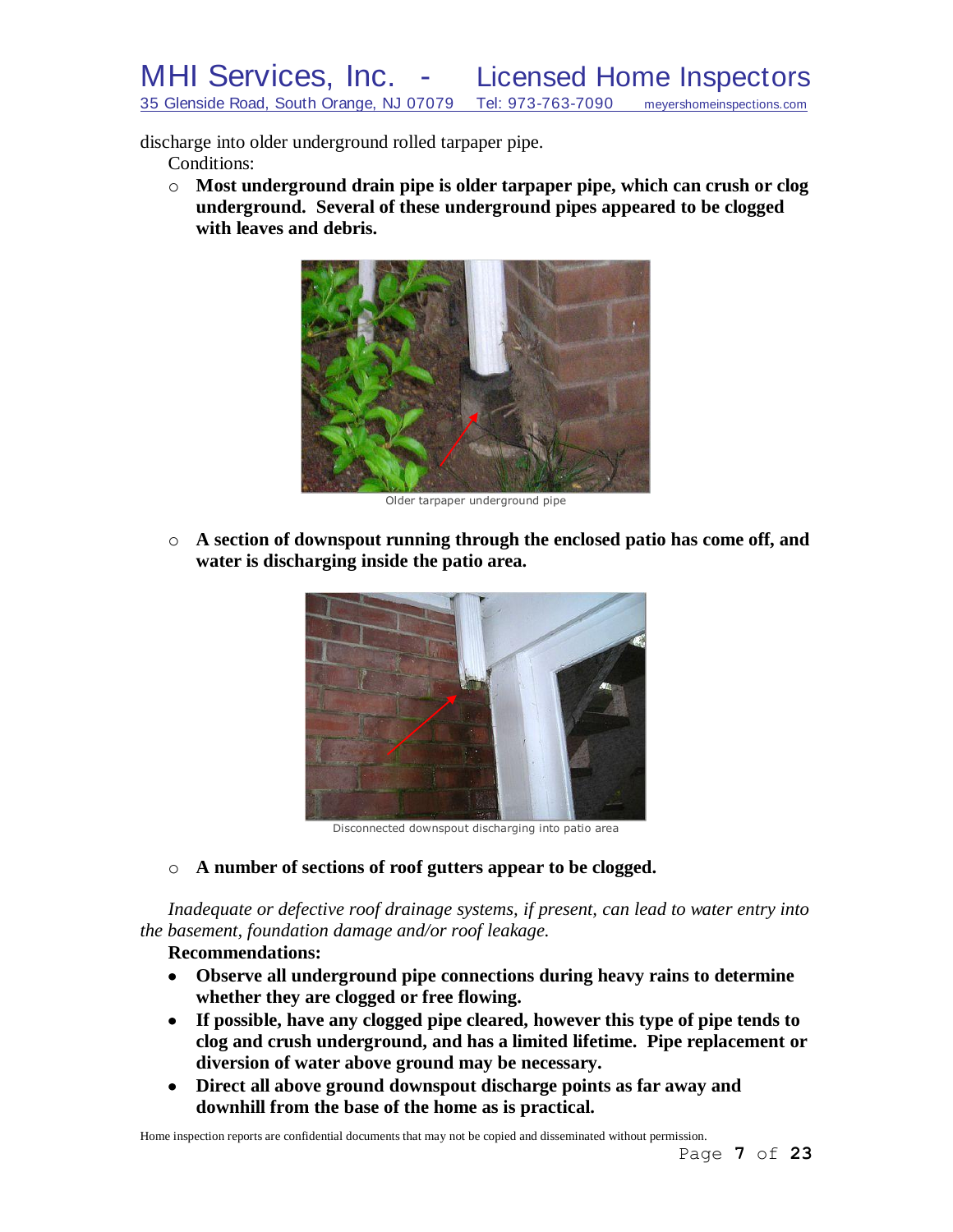- **Have missing downspout section(s) replaced.**
- **Have the roof drainage system cleaned and maintained on a regular basis by a qualified gutter maintenance company.**

Roof The roofs, flashings and penetrations were inspected by the following methods:

- o Visual observation from the ground with the aid of field glasses.
- o Partially from within attic crawlspaces.
- o Finish materials on ceilings and walls on the upper living level were tested where possible with a moisture meter.
- o The underside of the roof was tested where possible with a moisture meter.

Roof Type and Description: The main roofs are pitched and covered with asphalt shingles.

Condition:

- o **Roof shingles appeared to have moderate wear.**
- o **Stained areas suggesting prior leaks or moisture condensation were seen on the underside of the roof in the attic crawlspaces.**
- o **Some roof flashings may be older than the currently installed roof. Leakage can occur around old flashings.**

Roof Ventilation:

- o Large gable end vents.
- o Ridge vents.

Roof ventilation appears to be adequate.

There appears to be some type of flat roof surface beneath the rear deck surface (and above the enclosed covered patio). *This flat roof was not visible for inspection, as the deck surface obstructed view of any roofing material.*

Condition:

o Although no leakage was observed coming through the rear deck roof into the covered patio area on the date of inspection (a rainy day), **it is likely that this roof will leak in the future. Flat roofing material has a shorter lifespan than pitched roofing, and generally requires a higher degree of maintenance to remain leak free. In addition, installation of wood decking on top of flat roofs often creates localized wear areas that leak prematurely.**

**Recommendations:**

- **Have a qualified roofer periodically evaluate the main roof and flashings for wear and/or leakage, and have repairs made as necessary.**
- **Have a qualified roofer further evaluate flat roof material and installation below the rear wood deck, and maintain it as necessary to assure continued leak free service. This work should be done in conjunction with deck maintenance.**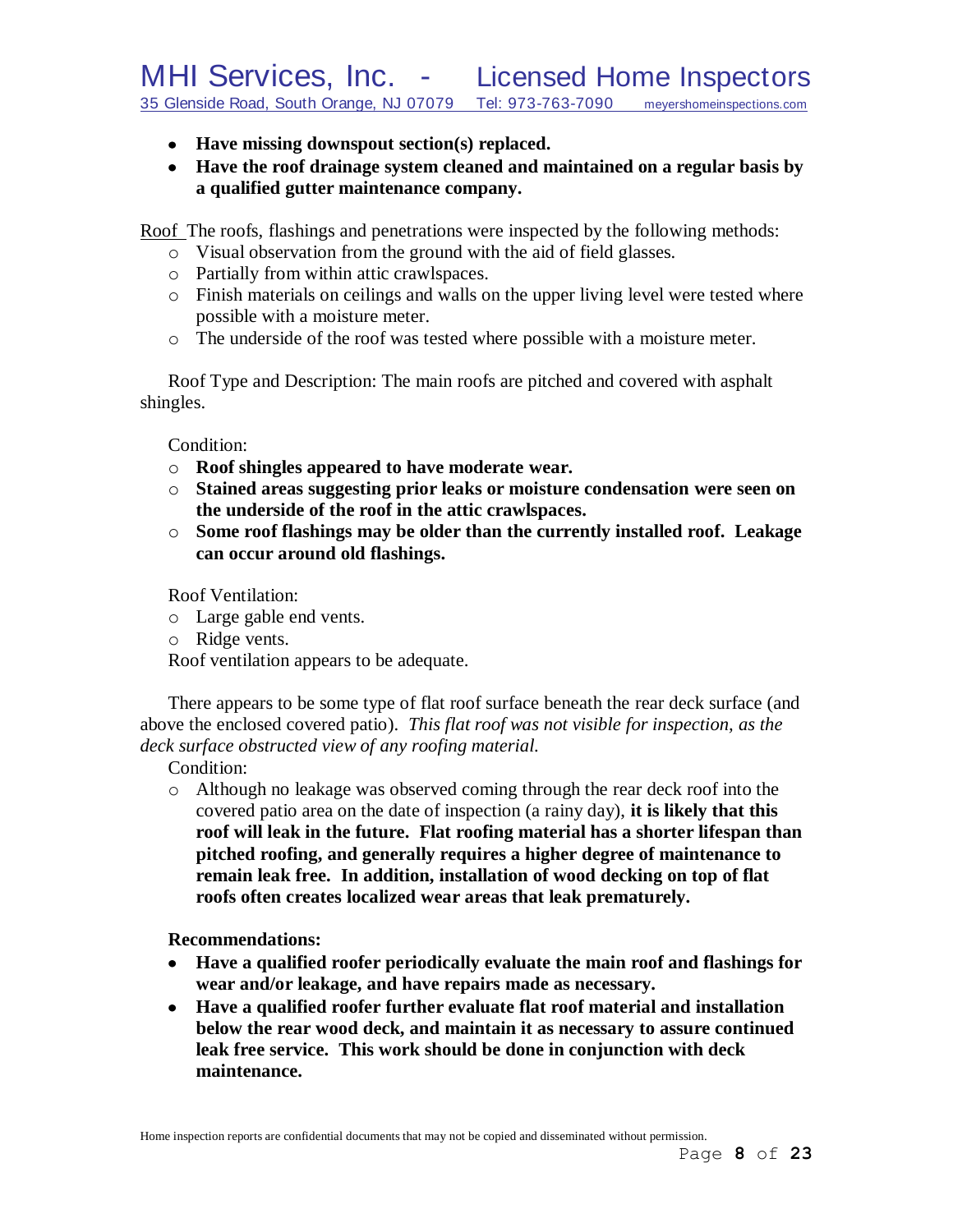# MHI Services, Inc. - Licensed Home Inspectors 35 Glenside Road, South Orange, NJ 07079 Tel: 973-763-7090 meyershomeinspections.com

*Our roof evaluation consists of an inspection of the exterior surface covering, including an inspection of visible flashing details. A steeply pitched roof is usually inspected from the ground by use of binoculars. If safely accessible, a moderately pitched roof will be mounted and walked for close inspection. The underside of the roof decking is also closely inspected where accessible, and we use a professional moisture meter to evaluate stained areas that may be evidence of leakage. The interior finished surfaces of the home, especially ceilings and walls at the top or attic floor, are also inspected for evidence of leakage, and a moisture meter is used to evaluate suspect areas.*

*If we see evidence of roof leakage, we will say so in our report, and recommend that further evaluation and repair or roof replacement be done. Often we see stains on the underside of the roof deck or at ceilings that strongly suggest that the roof has leaked. Depending on the season of the year and recent weather, as well as recent painting or repair done by the owner, we may not be able to say if the roof is currently leaking. What we can say with certainty, is that all roofs eventually leak, and for older homes, parts of the roof system such as flashings in valleys or at the chimneys and plumbing vents may never have been replaced even if the roof surface has been re-covered. Consequently, our inspection report should not be taken as a guarantee that the roof will not leak, but simply as a report on the condition of the roof as we found it on the date of inspection.*

#### Driveway & Paths

Driveway Type: Asphalt. Driveway Condition: Some deterioration and cracks, but currently functional. Path Type: Stone and masonry. Path Condition: Some wear, but currently functional. Sidewalk Type: None present.

#### Deck

Type: Wood

Location: Rear, along the back of the house.

Elevation above grade level (approximate): 10 ft.

Structure Condition: **This older deck may not be built to modern structural standards. Attachment methods to the home may not be as strong as is called for by modern construction codes.**

Surface Condition: **Significant wear of deck boards. Flashing around portions of the deck edge is also worn or loose.**

Railing Condition: **The railing is very worn, and has horizontal rails and wide spaces, making it a falling hazard.**



This style railing is no longer considered to be acceptable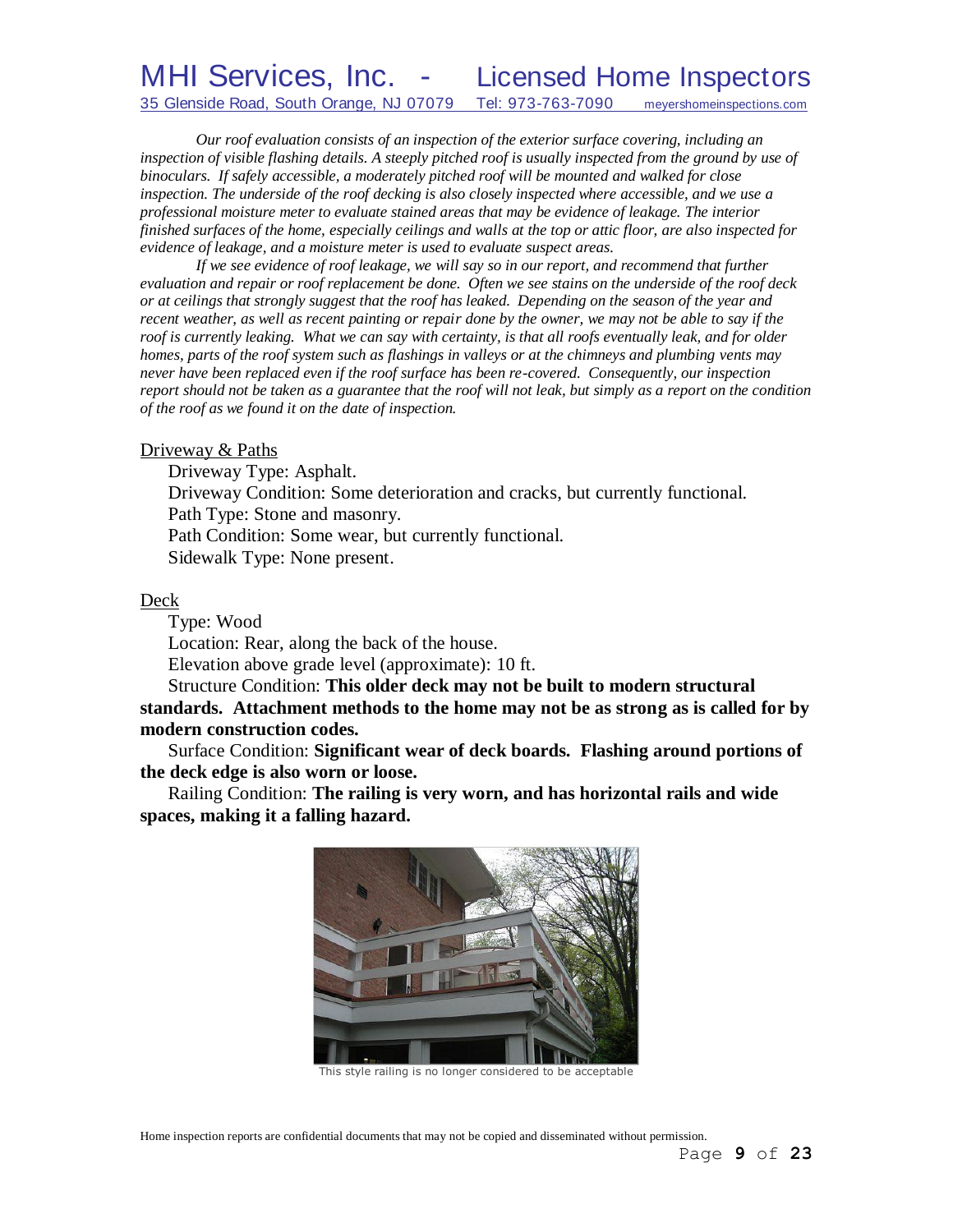Stairs Condition: Functional.

**Recommendations:**

- **Have a qualified contractor familiar with modern deck construction evaluate this deck, and make repairs and reinforcements to structure as necessary to ensure long term structural stability.**
- **Have a qualified contractor familiar with modern deck construction replace the railing with a modern type deck railing, with no horizontal elements and narrow baluster spacing.**
- **Have a qualified contractor familiar with modern deck construction repair or replace deck boards where excessively worn.**

Patio

Type: Enclosed covered stone patio at the rear, beneath the deck. Location: Rear Condition: Some wear, but currently functional.

Description & Condition of Entrances

Front Entry Area: Tiled masonry porch open to the weather. A basement area is below this area.

Condition:

- o **Water draining off the front entry area is accumulating at the front, causing settlement of the brick, and entering the foundation walls and the basement. In addition, although the front entry area is tiled, and appears to be built over a concrete slab. Tile installed over concrete is not perfectly waterproof, and would require installation of a waterproof membrane to prevent leakage.**
- o **In addition, no handrail is present on the front entry steps. This is a falling hazard.**

Back Entry Area: Over the rear deck. **See Deck section.** Basement Entry Area: To the back yard, in functional condition.

**Recommendations:**

- **See Soil Grading & Drainage section – water must be drained away from the front of the front entry area.**
- **Consider installation of roof covering over front entry area, and/or have the front entry area further evaluated to determine whether a waterproof membrane exists. Removal of tile and installation of waterproofing beneath tile may be necessary.**
- **Have a qualified contractor install an appropriate handrail along the front steps.**
- See Deck section.

Masonry Chimney(s) This home has one masonry chimney.

The exterior of the masonry chimney was inspected by the following methods: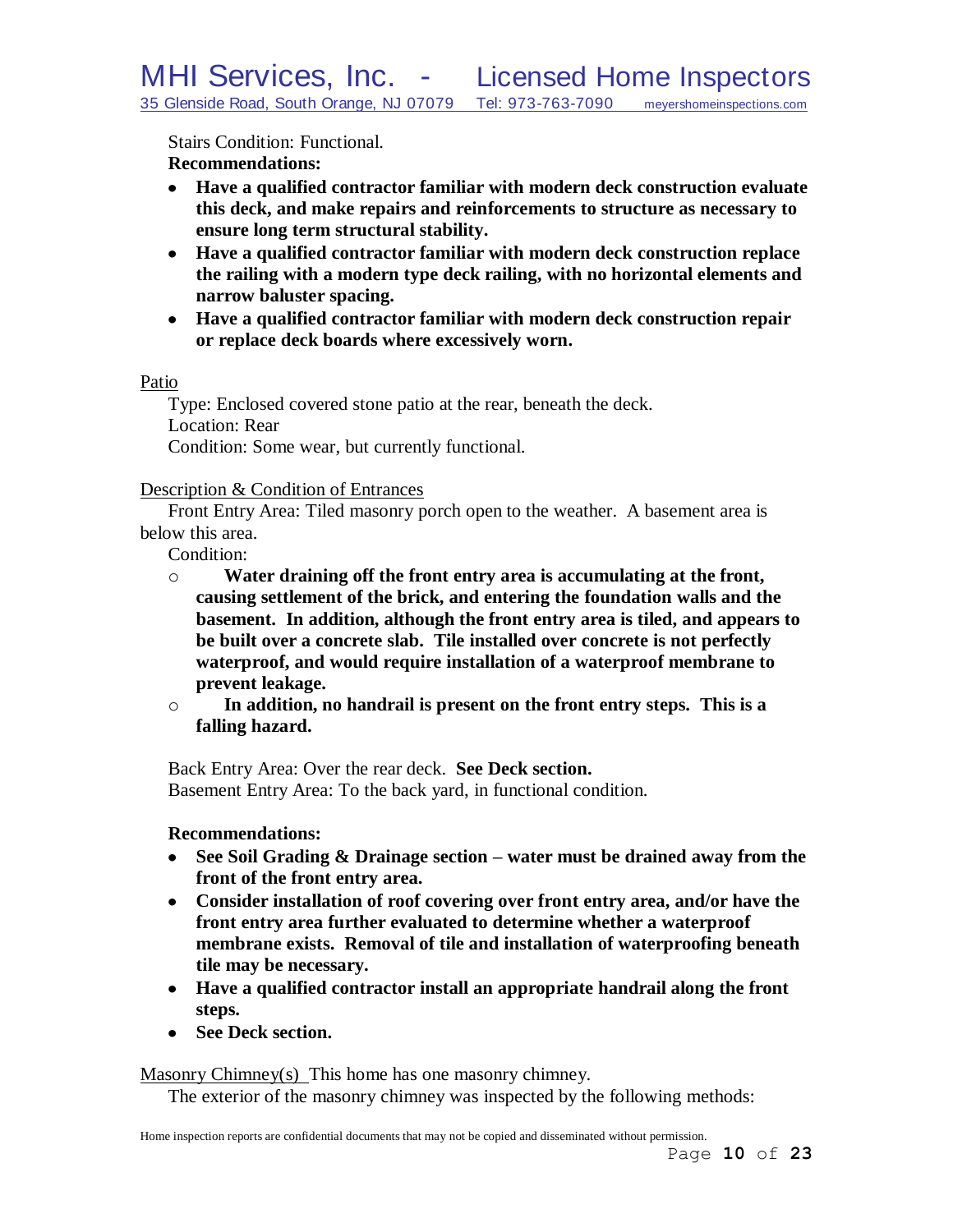- o Visual observation from the ground with the aid of field glasses.
- o Partially from within the basement, attic and/or other interior spaces.

# **Condition:**

- o **Chimney flashings appear to be older. Leakage can occur around older chimney flashings.**
- o **Some cracks, loose and missing sections of mortar were seen on the upper sections of the chimney.**

Please Note: *A home inspection cannot properly evaluate the condition of the interior components of the chimneys, and we do not include this in our service. An interior inspection of chimneys is a specialist service provided by chimney inspectors and contractors.*

## **Recommendations:**

- **The National Fire Protection Association and the National Chimney Sweep**   $\bullet$ **Guild recommend that, due to the advanced age or other conditions, a Level-2 Inspection of the chimney and internal components be done to rule out hidden potential safety defects***.*
- **Have a qualified chimney contractor service or repair the chimney as required to assure long term function and safety.**

### Fireplace

Location: Basement Type: Wood Burning. Hearth area Condition: Functional Flue Damper Condition: Functional

**Other Conditions: Significant deposits of creosote are present in the lower sections of the chimney flue and fireplace. This can result in chimney fires.**

# **Recommendations:**

- **See Chimney section.**
- **Have a qualified chimney / fireplace contractor clean the fireplace and chimney flue(s).**

### Electrical System

Voltage: 240/120 volts Ampere Capacity: 200 amperes. Service entrance location: Underground Electrical Grounding: Metallic water main.

Circuit Breaker and/or Fuse panels:

o Circuit breaker main panel located in the basement.

Circuit Breaker/Fuse inspection methods:

o Removal of panel cover with inspection of wiring on the interior.

Conditions: Visual inspection of the components and wiring within circuit breaker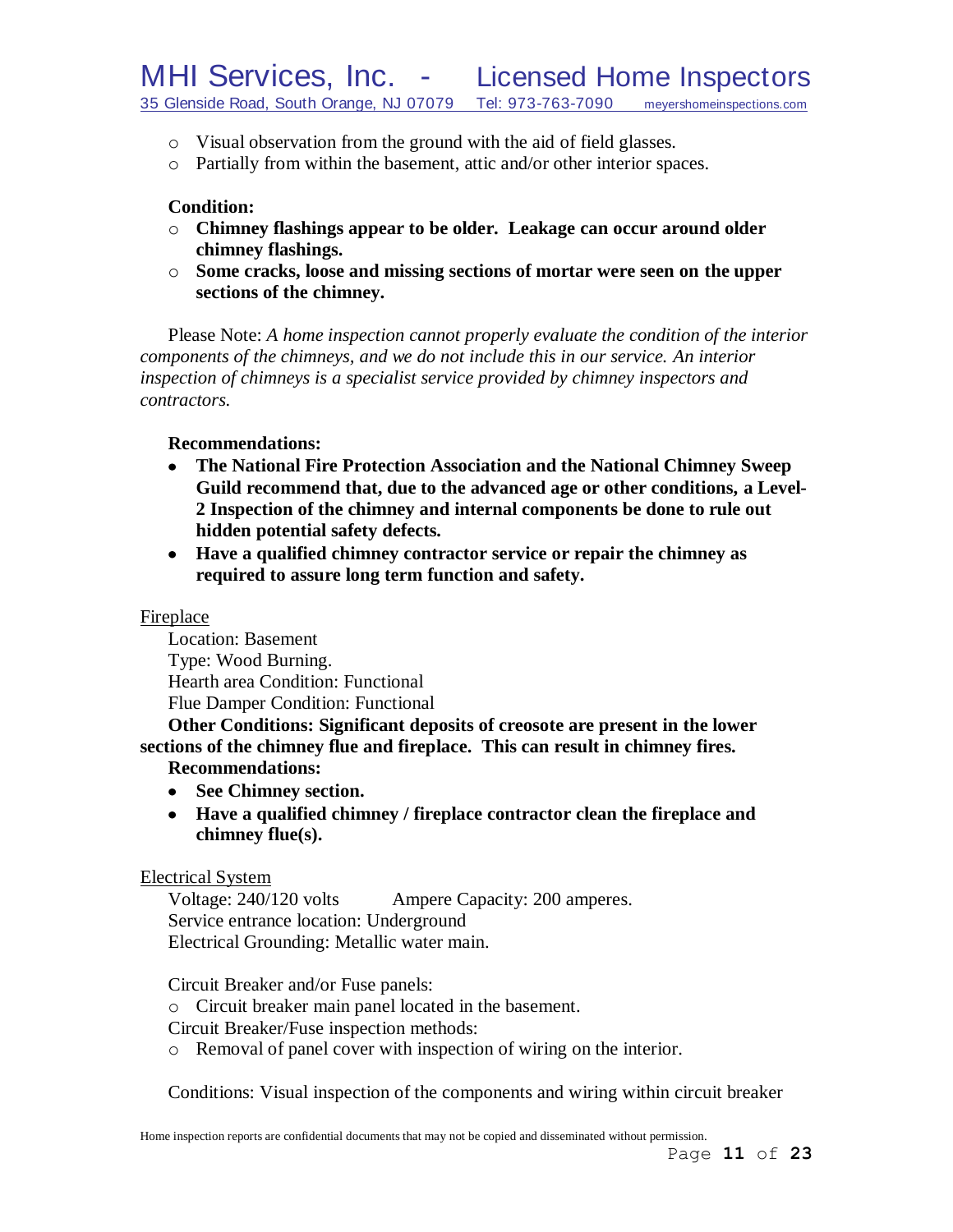MHI Services, Inc. - Licensed Home Inspectors<br>35 Glenside Road, South Orange, NJ 07079 Tel: 973-763-7090 meyershomeinspections.com 35 Glenside Road, South Orange, NJ 07079 Tel: 973-763-7090 meyershomeinspections.com

panel(s) found no evidence of defects.

Branch circuit wiring:

- o Plastic sheathed cable
- o Metallic sheathed cable

Branch circuit conductor material appears to be copper for all 15 and 20 ampere solid conductor circuits.

Receptacles are partly grounded three pin units and partly older two pin units. A representative number of 120 volt three pin receptacles were tested, with no functional defects found.

**GFCI electrical receptacles are NOT present in all wet areas of all bathrooms with electrical receptacles.** *GFCI electrical receptacles provide protection against electric shocks in wet areas.*

**Recommendations:**

**Have a licensed electrician install functional GFCI electrical receptacles in all wet areas of the home including kitchens and bathrooms that lack them.**

Plumbing System

Water Main Material: Copper tubing.

Water Main and Main water shutoff valve Location: Basement

Water Main Condition: Functional

Main Shutoff Valve Condition: **The main water shutoff valve is older. Leakage can occur from older shutoff valves.**

Visible Interior Water pipe material: Copper tubing.

Visible Water pipe Conditions:

- o Water pipe itself is functional.
- o **Some older shutoff valves have corrosion and signs of leakage.**

Waste Disposal system type: Waste disposal appears to be a public system (sewer system), however this could not be confirmed.

Drain and vent pipe material: Iron, copper, and plastic.

Drain pipe Conditions: Functional on the date of inspection, as determined by a limited operation of multiple plumbing fixtures.

*Comment on Old Buried or Cast Iron Drain Pipes: Sections of the drain pipe are now old enough to have significant internal corrosion or hidden internal defects, and may have limited additional service life. This home inspection cannot properly evaluate buried or very old sections of drain or waste pipe.*

#### **Recommendations:**

- **Have a plumber evaluate the main water shutoff valve and repair or replace it as necessary to assure reliable function.**
- **Have a plumber replace any older water supply shutoff valves with corrosion**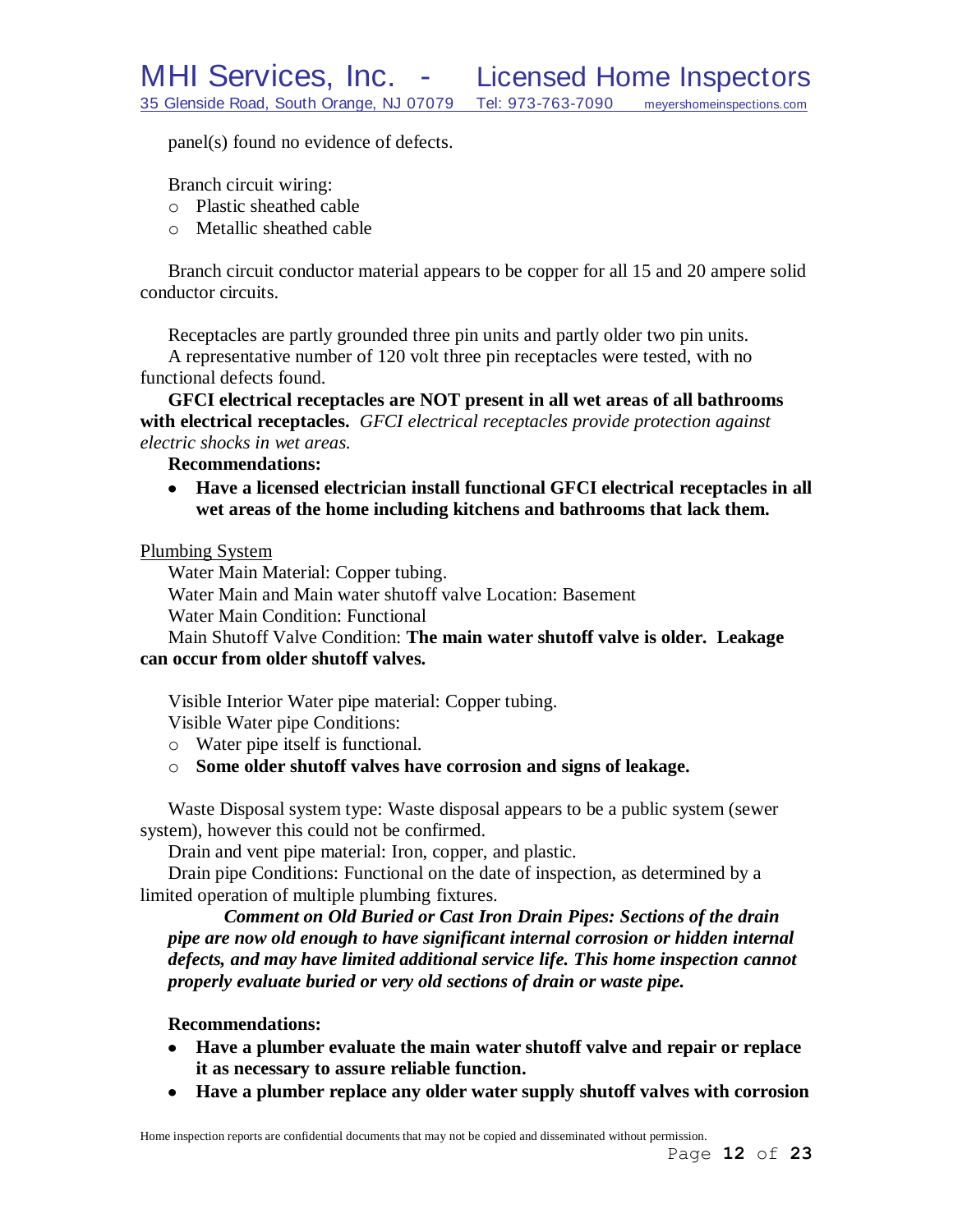**or leakage.**

**To determine the true condition of the waste and drain pipes we recommend that a plumber inspect them internally using a specialized video camera.**

Natural Gas Piping Visible rigid and flexible natural gas piping appeared to be in functional condition on the date of inspection.

### Heating Systems

System Type: Forced air furnaces (3).

Number of Zones: 3 (one for each furnace – basement, first floor and second floor). Fuel: Natural Gas.

Location: Basement utility area (all).

Estimated ages: The furnaces for the first and second floors are each 13 years old. **The furnace for the basement is much older, 40 or more years old, and likely an original unit.**

Typical service life: 20 years, although maintenance is often required before this time. Heating System Venting: Metal flue pipes to masonry chimney.

*The heating system inspection consists of visual evaluation of the exterior casing, connection pipes and fittings, normal and automatic controls, as well as venting components. A limited inspection of the internal components of the heating system are also part of this inspection, however full inspection of interior components and heat*  exchangers is not possible without extensive disassembly, which is not done in a home *inspection. Operation of the system is done using normal controls unless hot weather or the health and safety of the occupants makes this impossible or inadvisable. In seasonably warm weather we may not be able to operate the heating system for a long enough period of time to discover defects that may only become apparent when the system has been operating near full capacity for an extended period of time. For heating systems that appear to be more than 50% through their design life, we recommend further evaluation by a qualified specialist to assure that hidden defects or safety related issues are not present. All heating systems need regular maintenance to remain in satisfactory operating condition, and we recommend that you adhere to a regular maintenance schedule. If a heating system shows evidence of deferred maintenance or service, then we recommend that you schedule such service before you close on the property as this may disclose conditions that may be hazardous or conducive to premature failure.*

Operational Test of Heating System: The heating systems activated when heat was called for by the thermostats, and warm air was supplied to supply registers.

#### **Conditions:**

o **The heating system serving the basement space is well past the end of its designed service life, and remaining service life is undeterminable by us. In addition, for old equipment the possibility of hidden internal functional and safety related defects is significantly increased. Significant visible corrosion present on the basement heating system, which also suggests internal defects.**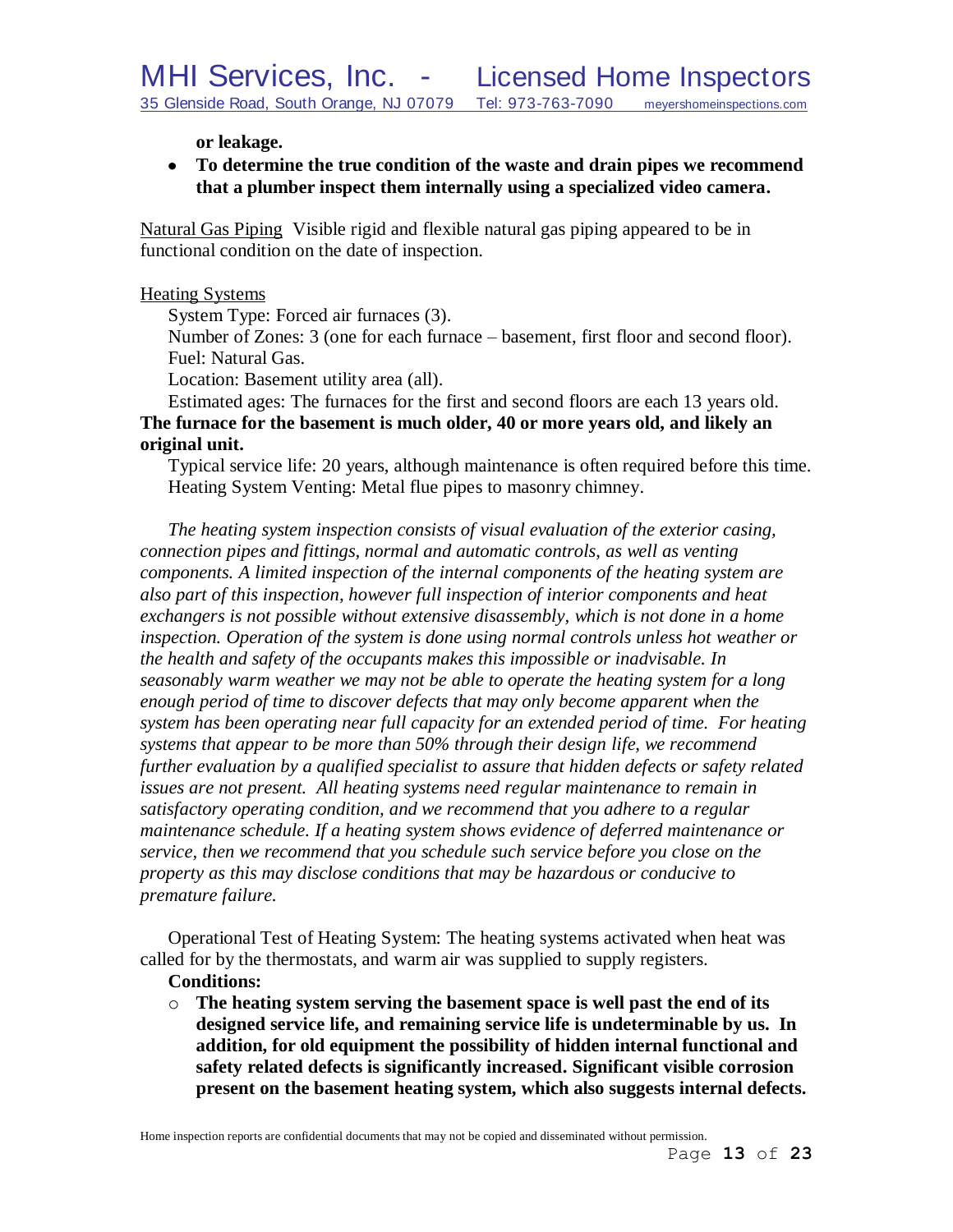

Very old heating system – note corrosion at front

- o **The first and second floor heating systems are more than 50% through designed service life, the possibility of hidden internal defects that can affect function and safety is increased.**
- o **Evidence of past leakage from a humidifier is present on ductwork around the newer heating systems**

**Recommendations:**

- **Replacement of the heating system serving the basement with a new unit.**
- **Further evaluation of the heating systems serving the first and second floor by a qualified specialist to assure that hidden defects or safety related issues are not present.**
- **Repair of humidifier(s) as necessary.**
- **A service contract to cover future maintenance and repairs to the heating systems.**

Heating Equipment Clearance & Combustion Air

Heating System Location: Basement utility. Ventilation and Combustion Air: Adequate Clearance to Combustibles: Adequate

Central Air Conditioning Two zones of central AC are present, one working with the first and second floor heating systems (no AC is present for the basement).

AC Equipment Age (Estimated): *Although age could not be determined with certainty, the AC compressor/condensing units appear to be older than the heating systems, and visually appear to be approximately 20 years old.*

Typical Service Lifetime: 12 to 15 years, however failure before this time is not uncommon.

Condensing Unit/Compressor Location: Exterior, right side.

Condensing Unit/Compressor Condition:

- o **The AC compressor/condensing units appear to be past the end of their designed service life. Continued reliable operation cannot be assured.**
- o **One of the AC compressor/condensing units is out of level.**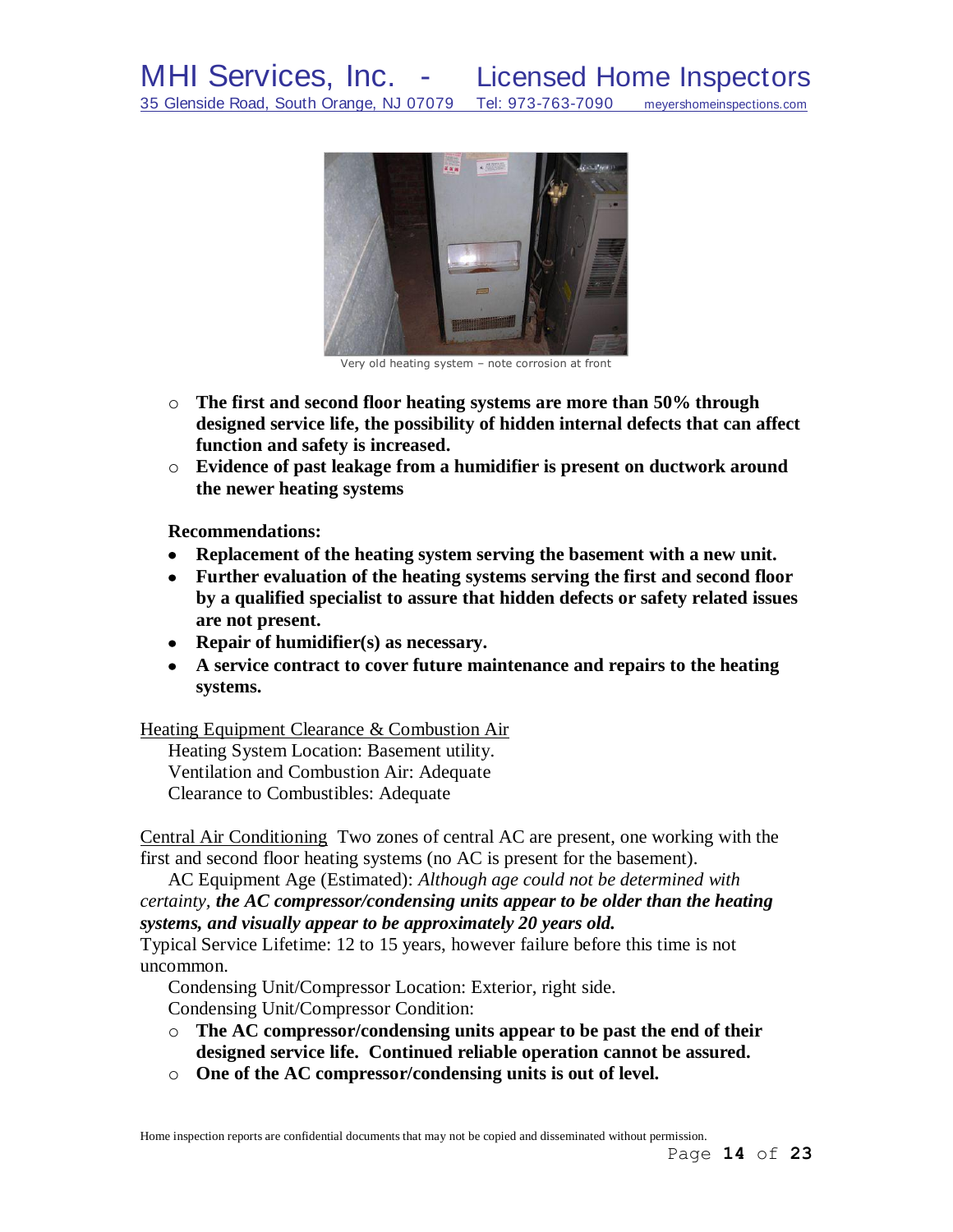

Older central AC compressor/condensing units have limited if any remaining life

Air Handler Type: Integrated with the forced air furnaces.

*Note: The outside temperature was too low on the date of inspection for a safe and adequate test of the AC systems.*

**Recommendations:** 

- **Have the AC systems tested when weather is warm enough (consistently above 65F), repaired or replaced as necessary, and serviced annually by an AC technician.**
- **Have the out of level AC compressor leveled.**
- **Budget for replacement of the AC compressor/condensing units in the near future.**
- **A service contract to cover future maintenance and repairs to the AC systems.**

Asbestos *This inspection cannot guarantee that asbestos materials, which have been commonly used for insulation and some finish material, are present or absent from this home. Older homes usually have some asbestos bearing materials used in the construction, while more recently constructed homes are likely to have little or no asbestos used in the construction and interior materials. To determine with certainty if asbestos is present, sampling and lab testing is required, which is not included in this inspection.* 

#### Fuel Oil Storage

The heating system for this home uses natural gas.

 **This home inspection does not include evaluation of buried oil tanks or soil testing to determine if leakage has occurred. The history of this property is not known by us, and therefore we cannot assure you that a hidden buried oil tank does not exist on this property. If a higher level of confidence regarding the presence or absence of buried tanks is desired, then a tank search utilizing specialized equipment would be required.**

**Recommendations:**

**Specialist search for abandoned buried tanks and specialist evaluation of**  $\bullet$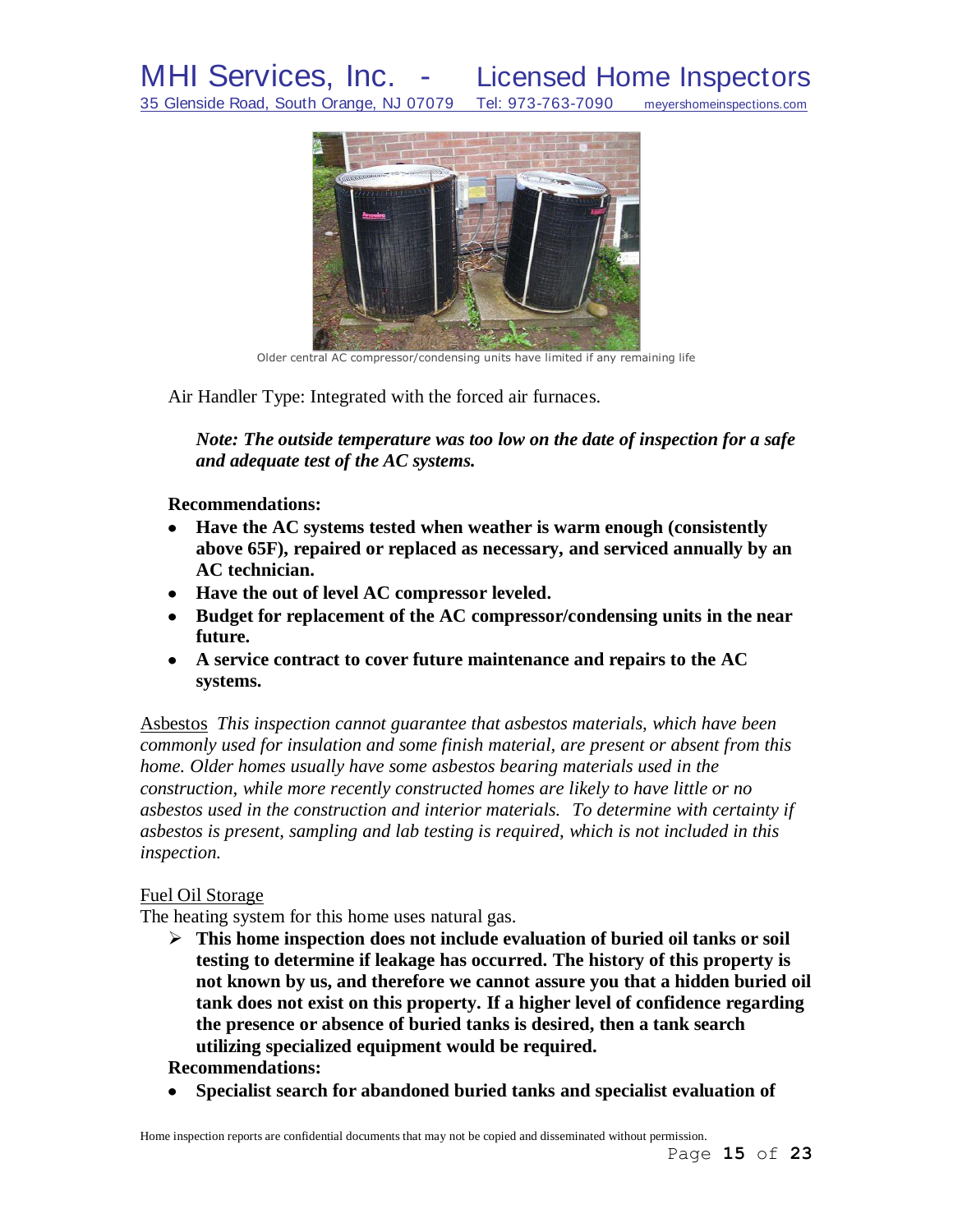**buried and/or above ground oil storage tanks, either in use or abandoned. As leaking oil tanks can result in significant expenses, we advise careful review with legal counsel of any documents or statements relating to oil tank(s).** 

Domestic Hot Water Heater

Water Heater Type: Standard Tank. Water Heater size, gallons: 75 Heating Method/Fuel: Natural Gas Age: 9 years Typical Service Life: 8-10 years Condition:

- o **Approaching the end of designed service life – leakage or other failure is now more likely to occur.**
- **Recommendations:**
- **Budget for replacement of the hot water heater in the near future.**

## General Interior Condition

Wall and Ceiling Material: Drywall and/or plaster. Wall and Ceiling Condition:

- o **Significant worn and dirty wall and ceiling areas.**
- o **Ceiling staining is present in the den on the first floor. This may be from leakage from a second floor bathroom.**

Floor Surfaces: Wood, Carpet, Tile Floor Condition:

- o **Some areas of finish floor are worn.**
- o **Wood flooring in the living room and dining room has score marks from a knife, possibly from ripping up old carpeting. Although refinished at some point, these score marks remain clearly visible.**



Defects in Finish Wood Flooring

o **Wood flooring in the kitchen is discolored and stained, near the back of the home.**

**Recommendations:**

- **See Bathrooms section – make sure any bathroom leakage is repaired.**
- **Repair / replacement of stained / damaged ceiling area in the den.**
- **Professional interior repainting of this home.**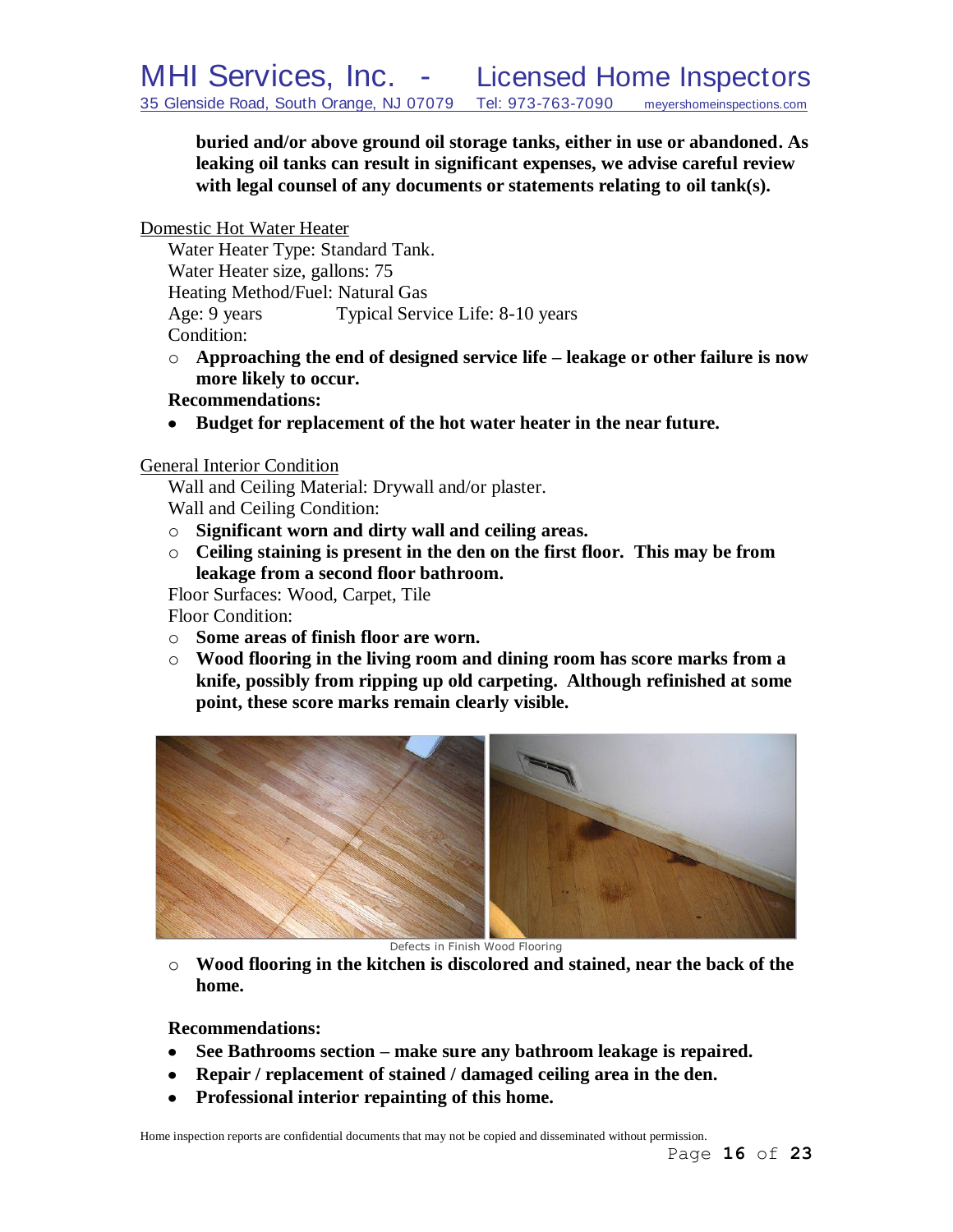- **Refinishing of scored and stained wood floors**
- **Replacement of any worn flooring as desired.**

### Kitchen

Kitchen Sink: Functional Stovetop and Oven: Gas, 6 burners, with two ovens. Condition: Functional. Garbage Disposal: **Not Functional.**

GFCI electrical receptacles: Present and functional at wet areas.

*GFCI electrical receptacles protect against shocks in wet areas.*

Dishwasher: Functional, as determined by a limited operational test on the date of inspection.

Water pressure at the sink was adequate. Drainage at the sink was adequate. Kitchen cabinets and countertops: **One of the drawer fronts is broken.**

## **Recommendations:**

- **Have the garbage disposal repaired or replaced.**
- **Have the broken drawer front repaired or replaced.**

Basement Kitchenette The basement kitchenette area has sink, and gas stovetop and oven. **All appliances and surfaces in the kitchenette are in older worn condition, and the need to repair or replace kitchenette appliances or renovate the kitchenette should be anticipated.**

*In addition, we cannot determine whether second kitchens are permitted by local regulations in single family residences.*

Laundry Room A washer is present in the basement. No dryer is present. An electric dryer outlet is present.

**The dryer vent opening has been covered over with fabric and tape and painted.**



Closed over dryer vent outlet

# **Recommendations:**

# **Installation of a clothes dryer.**

*Note: We do not inspect or operationally test laundry appliances during a home inspection due to the multiplicity of different cycles built in to these units and the large amount of time it*  takes to complete these cycles. We recommend that any laundry equipment that is to remain in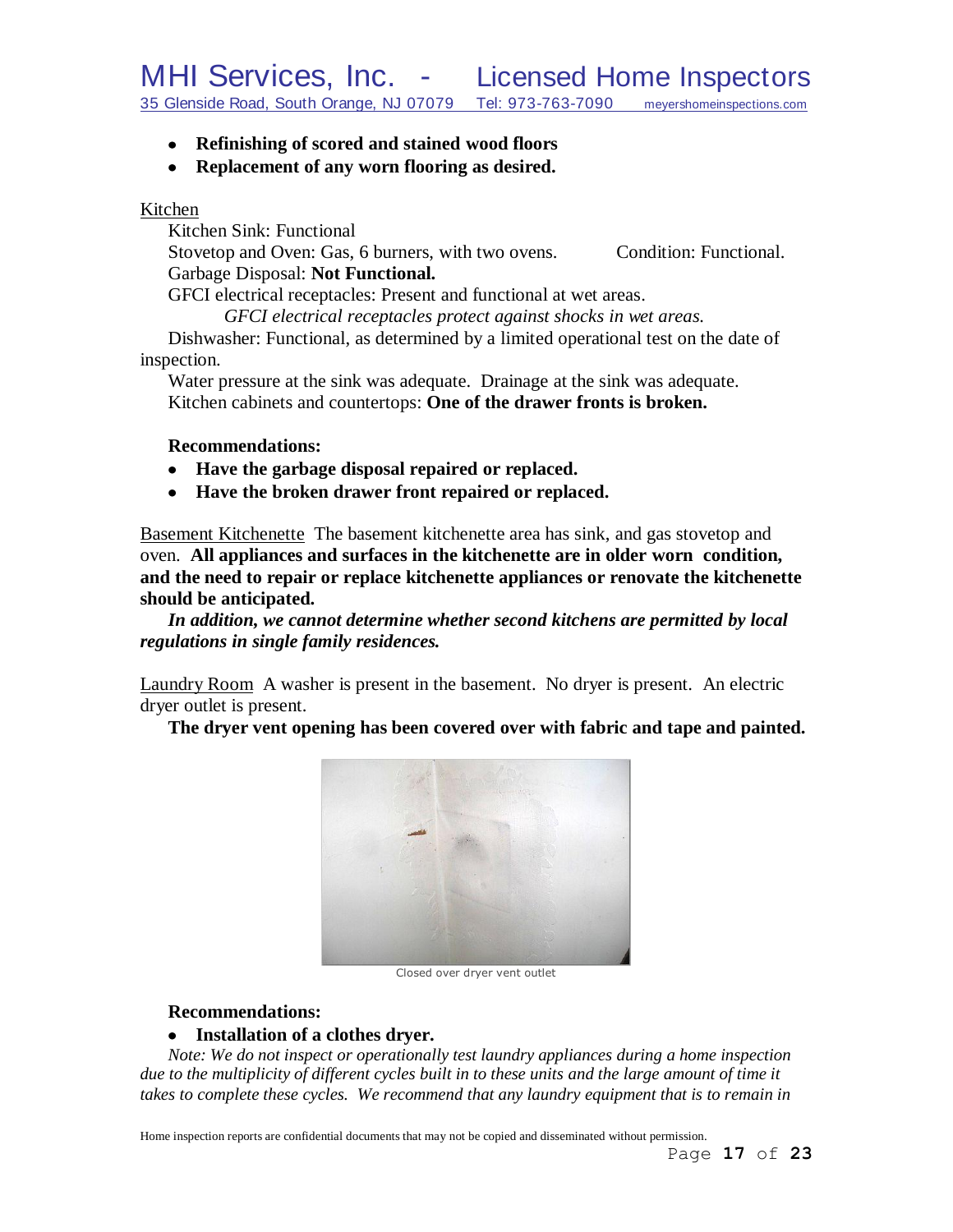# MHI Services, Inc. - Licensed Home Inspectors 35 Glenside Road, South Orange, NJ 07079 Tel: 973-763-7090 meyershomeinspections.com

*the home be demonstrated to be in satisfactory operational condition before you close on this property. Laundry equipment installed in close proximity to finish materials can cause extensive damage to finish materials in living areas of the home should water leakage occur due to hose or equipment failure, and you should therefore turn off the water to the laundry equipment when it is not in use. If an electric dryer is present, proper installation is very important to assure electrical safety, including installation of a grounding cable for the dryer case. The integrity of the exterior ground cable should be checked periodically. If a gas dryer is present, the flex gas connector should be replaced if more than 5 years old. Dryer exhaust vent ducts should be metal rather than plastic to reduce the possibility of fire.*

#### Bathrooms

Basement: Full, with sink, toilet and stall shower with concrete base. First Floor: Half, with sink and toilet.

Second Floor, Left: Full, with sink, toilet and stall shower over tile base.

Second Floor, Front: Full, with sink, toilet and shower over tub.

Second Floor, Master: Full, with sink, toilet, stall shower over tile base and separate tub.

Fixtures and faucets in all bathrooms were tested. **The following conditions were found:**

- o **All bathroom fixtures, faucets, plumbing and surfaces are older. Leakage, breakage, and the need for repairs should be anticipated.**
- o **The stall shower in the left side bathroom over the den has cracked tile, and appears never to have been replaced. Leakage can occur through worn tile shower floors such as this, and leakage from this shower may have caused ceiling staining and damage in the den below.**



This older tile floor is likely leaking

- o **The concrete shower floor in the basement bathroom is cracked. Leakage may be occurring at this shower.**
- o **The toilet in the front bathroom on the second floor is loose.**

GFCI electrical receptacles: **NOT present in all bathrooms.** *GFCI electrical receptacles protect against shocks in wet areas.* Water pressure and local drainage were adequate in all bathrooms.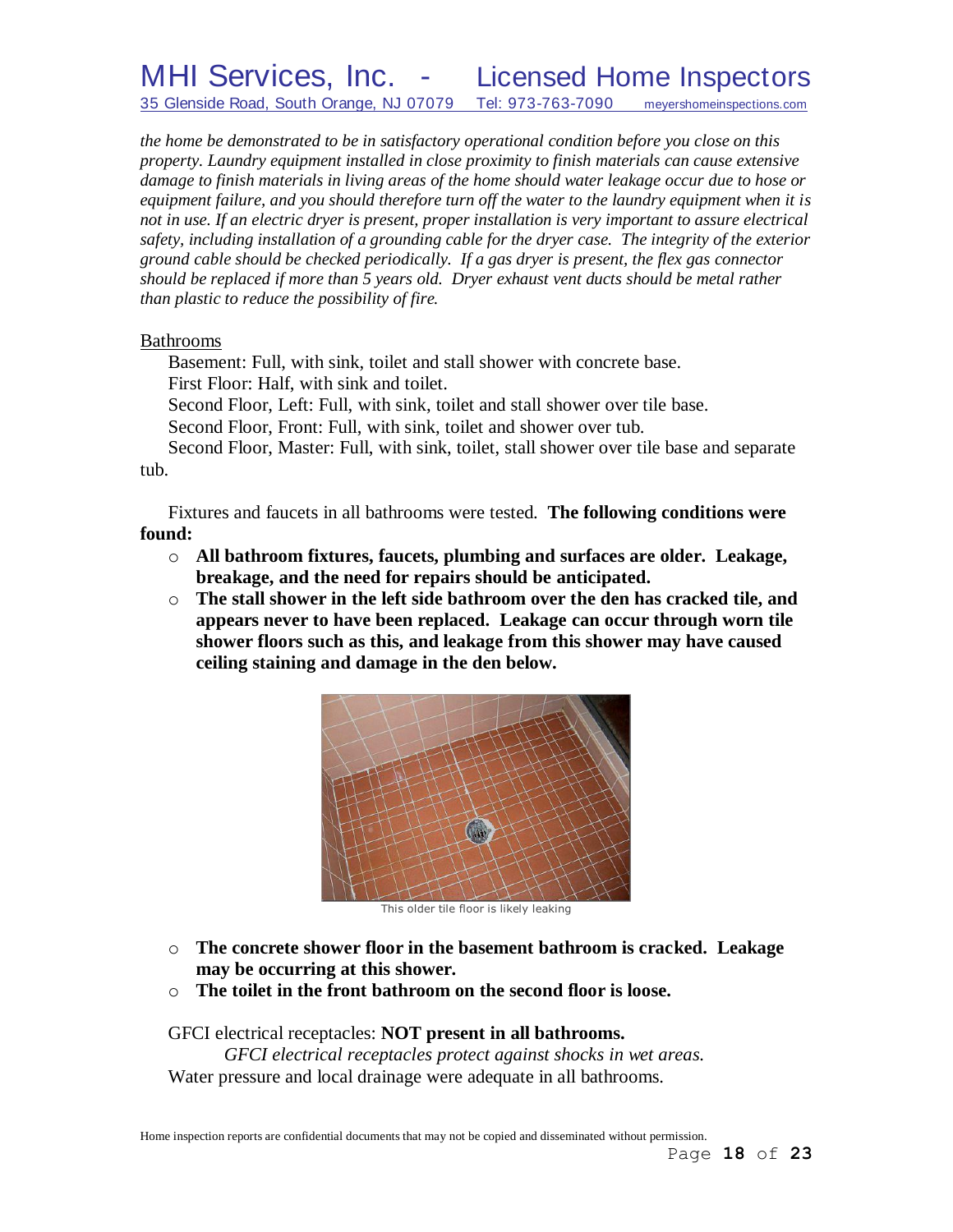**Recommendations:**

- **Have the tile shower floor in the left side bathroom replaced by a qualified tile contractor and plumber.**
- **Have the loose toilet repaired.**
- **Have a solid surface fiberglass tile base installed in place of the concrete shower floor in the basement bathroom.**
- **See Electrical section.**
- **Budget for renovations and repairs to the bathrooms in the near future.**

# Interior Stairs Functional.

*Note: A functional "dumb waiter" is present in this home, running from the basement to the second floor. This item is excluded from this inspection, and we cannot make any determination regarding safety of this feature of the home.*

## Insulation

Visible areas of insulation: Fiberglass in attic floor. Insulation Condition: Functional.

*Note: Many homes of this age and type were not insulated well enough to meet current standards for energy efficiency. Consequently, you may find that exterior walls feel cold, and the cost for heating this home may be higher than for a similar size home built to modern construction standards.*

# **Recommendations:**

**For older homes, even if the insulation is properly installed, it may not meet current energy standards, and you should consider further specialist evaluation to determine if additional insulation should installed to reduce your heating and cooling costs.**

Basement and/or Crawlspaces The front part of the basement space is unfinished, and the rear is finished space, last used as office space, laundry area and kitchenette. There is an additional space below the front entry area (not below the house structure), which is full height unfinished space at the front of the basement, accessible by a door.

Sump Pump: Not found to be present.

Moisture Evaluation: All visible surfaces were closely inspected for stains or other evidence of prior moisture entry. Finish materials in the basement were tested with a moisture meter on the date of inspection (this includes accessible areas of both clean and any water stained areas found).

Conditions:

- o **Signs of prior water entry were found to be present along some unfinished foundation walls in the basement.**
- o **Water entry was occurring through the front wall and the ceiling below the**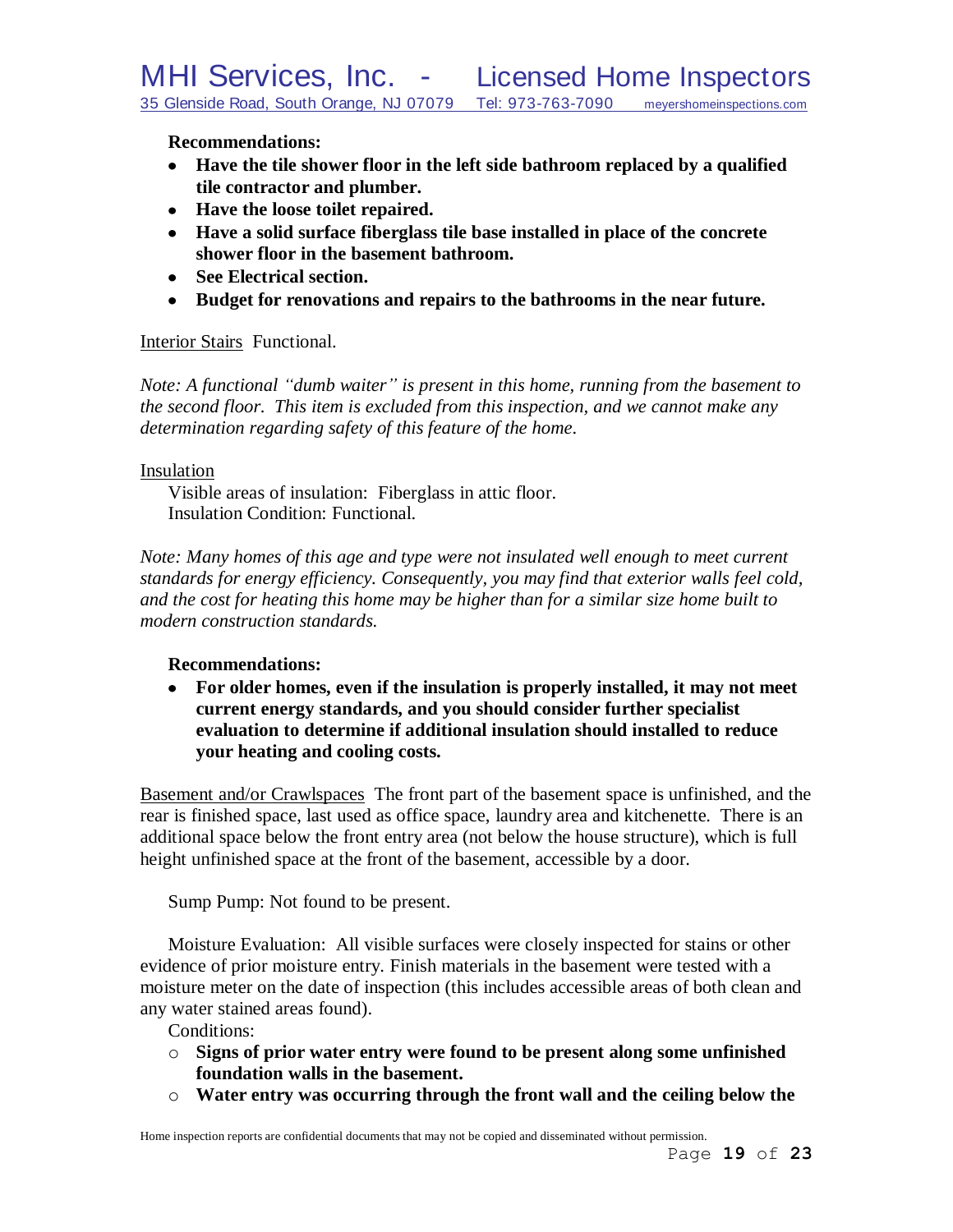### **front entry landing.**



Signs of leakage through foundation wall and ceiling – front entry area is above

#### **Recommendations:**

- **See Roof Drainage section – proper maintenance of gutters and downspouts can reduce the possibility of water entry into the basement.**
- **Installation of additional waterproofing measures, including a sump pump and perimeter drain system if not already present.**
- **Further evaluation of the front entry landing to determine what measures should be taken to eliminate water penetration.**
- **See Soil Grading & Drainage section and Description and Condition of Entrances section. Water around the front entry area must be controlled.**

*Please be aware that the lower level interior space is near or partially below grade level, and foundation walls and the floor slab floor cannot be perfectly water proofed, and therefore the possibility of water entry with consequent damage to stored materials or current and future finish materials exists, especially during extreme weather conditions. If recent basement dewatering (waterproofing) work has been done, this may hide evidence of prior water entry conditions, which may recur in the future. This home inspection cannot assure you that waterproofing work done by others will be completely effective. We cannot predict future conditions related to water entry, and make no representation that water entry will not occur in the future.*

Attic Space The unfinished, unfloored attic crawlspace is accessible by ceiling hatch on the second floor. The attic spaces were partially entered and inspected where safe access was possible.

Condition:

- o No structural defects were seen.
- o Attic ventilation appears to be adequate.

Garage Three car detached.

Vehicle Doors: Three overhead doors. Power Openers: Two Doors. Vehicle door(s) were operated.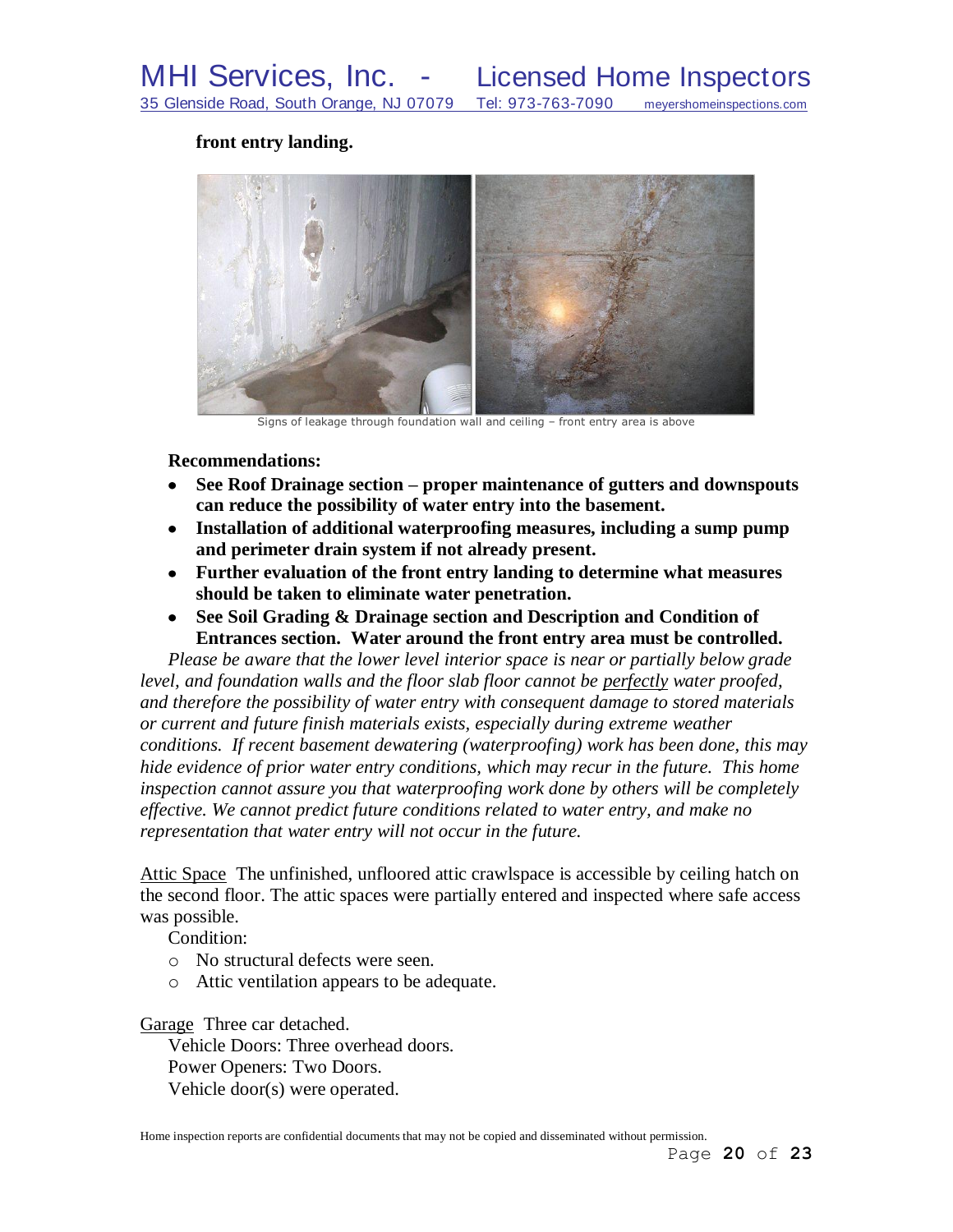Doors and door hardware themselves were found to be in functional condition. Power Opener safety cutoff sensors condition:

o **Not present – this type of opener is obsolete, can cause severe injury, and must be replaced.**

Garage Floor Slab: Functional, but with minor cracks and settlement.

## **Recommendations:**

**Have the garage door opener(s) lacking adequate electric eye safety cutoff sensors replaced with new approved equipment. This work should be done by a qualified garage door contractor.**

Smoke & Carbon Monoxide Detectors & Fire Safety Devices Installation of smoke and carbon monoxide detectors, and a fire extinguisher in kitchens are recommended for this residence. We do not test fire safety devices, since these must be checked on a regular basis for proper operation, and this should done prior to closing on this property and regularly according to manufacturer advice thereafter.

Carbon Monoxide Tests Carbon monoxide (CO) is produced when fossil fuels are burned. Properly operating gas, or fuel oil burning heating systems normally produce very low levels of this toxic gas, and it is normally vented to the outside of the home. The best protection against carbon monoxide poisoning in a home is regular maintenance of the heating systems and chimney and flue connections, as well as properly maintained carbon monoxide detectors/alarms in the home. In the course of our home inspection the inspector wears a CO meter/alarm for his protection and yours, and all areas of the home that are entered are therefore automatically checked during our inspection. If the CO meter indicates a high level of this gas, we alert occupants and state the condition in the report.

Lead Paint Homes built prior to 1978 may have surfaces covered with paint containing lead oxide pigment, and under certain circumstances this lead-based paint can become a health hazard. *This home inspection does not include testing for lead.* **We are not certified lead inspectors, we are not insured for adverse conditions related to lead contamination of water, paint, or other materials in the home, and this inspection absolutely does not include testing for lead or evaluation of related hazards.** *If you have concerns about lead hazards, you should have further evaluation and testing done by specialists for your protection.*

Mold & Fungal Conditions Mold and other fungal organisms are a natural part of our environment and cannot be completely eliminated. Certain types of construction and wet conditions in a home can, however, allow excessive growth of mold, and damage to the structure and a health risk may occur. Humid or wet conditions in attics and finish and stored materials in basements or below grade areas may be especially prone to accelerated mold growth when water penetration occurs. **We are not certified mold inspectors or mold experts, we are not insured for adverse conditions related to**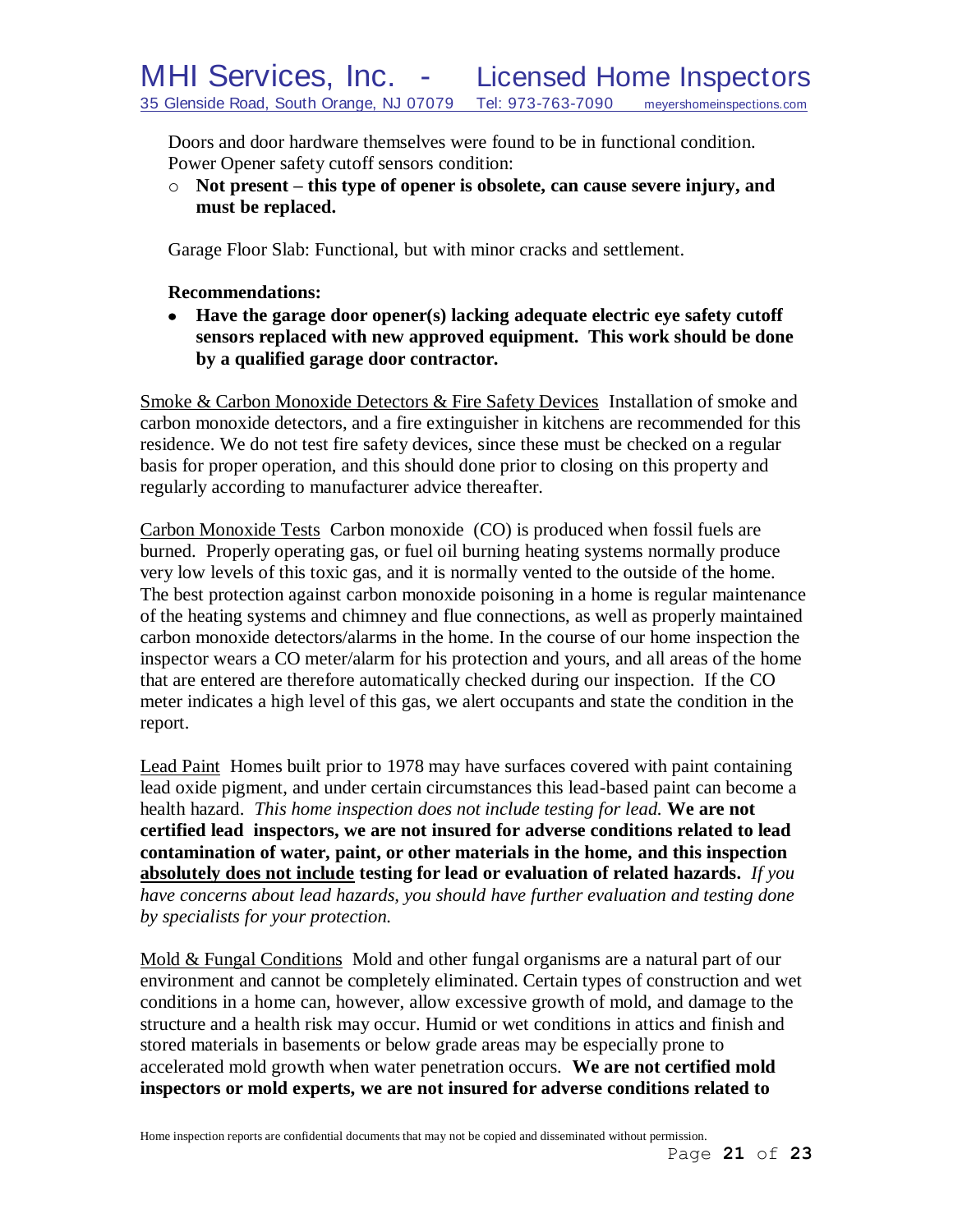**mold or fungal organisms, and this inspection absolutely does not include testing for mold or other fungal organisms.** *If you have concerns about mold, you should have further evaluation and testing done by specialists for your protection.*

Inspection for Rodents & Other Pests Not Included This home inspection does not include an inspection for rodents and other pests such as mice, rats, squirrels, bats, roaches, bedbugs, or other insect pests.

Ordered Tests A radon screening test is being done. The results of this radon test are pending laboratory analysis and will be sent directly to you by the testing lab. If this home has a radon mitigation system installed, the radon test is done with the system in operation. The radon test is done by a licensed radon technician, but not a radon mitigation specialist, and the radon mitigation system, if present, is not evaluated or tested as part of our home inspection or the radon test.

No other tests requiring lab analysis are being done.

**About this Report** The goal of this home inspection report is to provide you with objective information on the condition of the home as we found it on the date of inspection. The scope of this inspection is described and limited by the Home Inspection Agreement previously sent to you. This Home Inspection is not an *environmental* inspection or *appraisal* of the property. If you have any questions as to which items or systems are included in, or excluded from, or of the general nature or limitations of a Home Inspection, you are encouraged to ask these questions without delay.

Recommendations we make for repairs, maintenance, service, or further specialist evaluation, must be completed prior to your closing on the property. Only qualified and/or licensed contractors should be hired to do repair work. If you fail to follow our recommendations, or fail to have them completed prior to closing on the property, we cannot be held responsible for the consequences of your lack of action.

All separate reports from other inspections for wood destroying insects, testing laboratories, septic system and/or well experts, mold experts, etc. should be carefully read and considered as well.

May I also remind you that this report presents the condition of the home as we found it on the date of the inspection. From the date of our inspection, to the date you close on this property, systems may fail, and other damage to the home can occur, all of which is out of our control, and for which we cannot take any responsibility. For this reason it is important that you take the opportunity to re-inspect this home the day before you close, and assure yourself that the home is in a condition acceptable to you.

**General Disclaimer** The observations and findings presented in this report are based upon what was visible on the date of inspection. Many unseen problems can exist in a home without visible evidence present. It is recommended that a qualified technician in the various fields be used to do invasive testing whenever a problem is suspected. While every reasonable attempt has been made to disclose deficiencies in the home that is being considered for purchase, due diligence must be assumed by the buyer, as they alone will bear the financial burden to correct unforeseen or hidden problems that may occur after purchase. Costs of repairs or replacement cannot be accurately determined by this